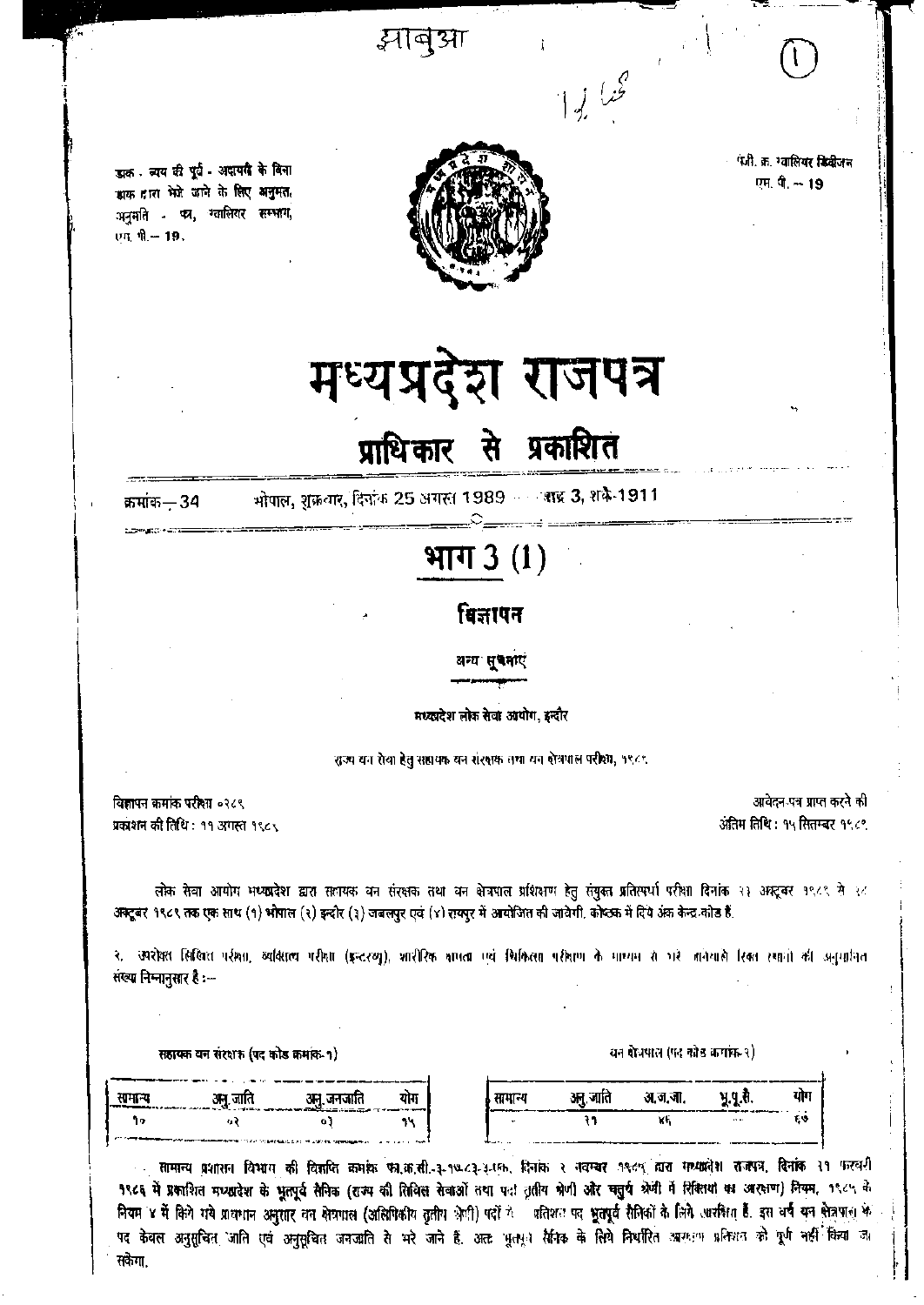| साधारण के सूचन थे प्रशंशित की जाती है.                  |                                                 | . वक्फ श्रीतिसियम, 1954 (क्रमोक 29, स्त् 1954) की धारा 5 की उन्-प्रारा<br>उप-बाग्य ( 2 ) के बांतपति बक्फ बीड़ द्वारा किया जाकर तर फवोड में 15 सं 7 केलों हैं।<br>उसके प्रतिहित्यते मध्यप्रदेश वर्षक नियम, 1960 के विगम 4 के स्र सत्त सीना संदेशण |                                              |                                     | र तेजे दे क                                                                                          | प्राधार पर तै एरको गई सूचो मध्यप्रदेश र∖जगत्त<br>जिला झाबुग्रा<br>दिना ह | $3 - 3 - 87$ H      |                | निर्णय जिया गया है          | कि व्यक्त प्रतिनियम,<br>के संतर्गत सासनद्वारा वक्क बोर्ड को सेजे सर्वेक्षण प्रतिबेदन का परीक्षण | में प्रकाशित की जाने. |                                     | तदानुसार निम्न<br>1954时 817                                      | तथा<br>F<br>۰ţ<br>47<br>उक्त अधिनियम की धारा<br>নি<br>宸<br>Ю |
|---------------------------------------------------------|-------------------------------------------------|--------------------------------------------------------------------------------------------------------------------------------------------------------------------------------------------------------------------------------------------------|----------------------------------------------|-------------------------------------|------------------------------------------------------------------------------------------------------|--------------------------------------------------------------------------|---------------------|----------------|-----------------------------|-------------------------------------------------------------------------------------------------|-----------------------|-------------------------------------|------------------------------------------------------------------|--------------------------------------------------------------|
|                                                         | शिया                                            | ि हो                                                                                                                                                                                                                                             | वक्फ क्री                                    | वक्फ में                            |                                                                                                      | टेक्सेस                                                                  |                     |                |                             | मसारिक                                                                                          |                       |                                     | অন্য বিমান কুত                                                   | ė.<br>ίŪ                                                     |
| नाम ब्रोसाफ<br>कर्मा रु                                 | $\overline{\mathbf{F}}$<br>है<br>$\overline{v}$ | तहनील<br>$\frac{\kappa}{\pi}$<br>गोजा                                                                                                                                                                                                            | नोद्गत<br>׆֘֕֘֘֘֘ <del>֖֖֖֢֘֘֘</del> ֟<br>lo | शामिल जापदाद<br>को कृत<br>प्रामदनो  | मालगुजारी<br>काबिल<br>हृद्वा-<br>ι                                                                   | মৰমাৰ                                                                    | महस्<br>सात         | 高              | करने पर<br>ग्राम्दनी<br>वस् | मुतावल्ली<br>तनख्या<br>乍                                                                        | मसारिक<br>दोगर        | खस्य<br>नव र                        | रकवा                                                             | प्रेस                                                        |
| $\boldsymbol{\alpha}$                                   | m                                               | 4                                                                                                                                                                                                                                                | ų,                                           | C                                   | $\frac{1}{6}$                                                                                        | ٠                                                                        | $\frac{1}{2}$       | न<br>7-व       | も<br>ト                      | œ                                                                                               | ζ,                    | $\frac{1}{8}$                       | c.                                                               | ቻ                                                            |
| कब्रस्तानग्राम केडावद<br>句句                             | ţ.                                              | तहसोल झा बुधा<br>【反应: 阿尔                                                                                                                                                                                                                         | कब्र स्तान                                   | कुछ न्द्वी                          | $\begin{aligned} \overline{\mathcal{B}} \cong \mathcal{L}_{\mathcal{F}}^{\mathcal{B}} \end{aligned}$ | Þ<br>I۳<br>$\mathbb{R}^d$                                                | ے<br>ب<br>p.<br>τė, | ŧ<br>ie<br>Ieo | ţ<br>آ∯<br>آ∰               | 122.66                                                                                          | कुछ नहीं              | $\frac{8}{4}$                       | $0 - 203$                                                        | कबस्तान                                                      |
|                                                         |                                                 | ग्रा कडातट                                                                                                                                                                                                                                       |                                              |                                     |                                                                                                      |                                                                          |                     |                |                             |                                                                                                 |                       |                                     |                                                                  |                                                              |
| जामा महिजद मय मदरसा                                     |                                                 | ৰি লায়নে.<br>愈色                                                                                                                                                                                                                                 | 臣行                                           | 4 मकानों के                         |                                                                                                      | ።                                                                        | ă.                  | Į,             | 300                         | F.                                                                                              | 20,000                | 203                                 | मस्जिद                                                           | मस्जिद                                                       |
| मीलाना ब्राजाद मार्ग , नगर                              |                                                 | गा.झाबुद्रा.<br>15.3177                                                                                                                                                                                                                          | मस्जिद व<br>मद रसा                           | 60<br>c9<br>किराये से               |                                                                                                      |                                                                          |                     |                |                             |                                                                                                 |                       | 720377<br>241                       | 8100年5<br>$0 - 049\frac{3}{5}$                                   | मरदसा                                                        |
| ٣<br>बावडी वाली<br>झाबुद्रा.<br>गीलद<br>ė               |                                                 | जि.झालुग्ना                                                                                                                                                                                                                                      | मस्जिद                                       | कुछ नहीं                            |                                                                                                      |                                                                          | Á                   |                | 200                         | कुछ नहीं                                                                                        | 10,000 44             |                                     | ʻho<br>$0 - 0.49$                                                | मस्जिद                                                       |
| दास मर्गि, नगर क्राबुआ व<br>मदरसा मोहल्ला रोटी-         |                                                 | <b>प्रा. झाल्यमा</b><br>तह. झ.बुद्धा                                                                                                                                                                                                             | मद रस्रा<br>Iđ                               |                                     |                                                                                                      |                                                                          |                     |                |                             |                                                                                                 |                       | प्लाट न ।<br>47 में से              |                                                                  | $65 -$<br>मद रसा<br>$\frac{80}{8}$                           |
| खाट<br>$\frac{1}{2}$ afr<br>.<br>11<br>नं.<br>सं<br>हैं |                                                 |                                                                                                                                                                                                                                                  |                                              |                                     |                                                                                                      |                                                                          |                     |                |                             |                                                                                                 |                       | 45में से 2<br>प्लाट नॅ.             | 5200 वर्ग                                                        | W<br>읂                                                       |
|                                                         |                                                 |                                                                                                                                                                                                                                                  |                                              |                                     |                                                                                                      |                                                                          |                     |                |                             |                                                                                                 |                       |                                     | 150×70=<br>10500 तर्ग                                            |                                                              |
|                                                         |                                                 |                                                                                                                                                                                                                                                  |                                              |                                     |                                                                                                      |                                                                          |                     |                |                             |                                                                                                 |                       |                                     | へに                                                               |                                                              |
|                                                         |                                                 |                                                                                                                                                                                                                                                  |                                              |                                     |                                                                                                      |                                                                          |                     |                |                             |                                                                                                 |                       | र्गाजान                             | 15700<br>$0 - 049$                                               | बर्ग फोट                                                     |
| ईदगाह कॉलेज रोड नगर;<br>म (बुप्री.<br>÷                 |                                                 | .तह.झ.बुआ.<br>ग्रा. झाबुग्रा.<br>নি: লাবুনা,                                                                                                                                                                                                     | ६ेदगाहे                                      | R                                   |                                                                                                      | œ                                                                        | ١ħ                  |                | ৰ্ভ নৱী                     |                                                                                                 | 500                   | 227                                 | $0 - 040$                                                        | ईदग ाह                                                       |
| 5. रुवस्तान सण्वन रोड, छोटा<br>तालाव, नगर झालूमा.       |                                                 | जि.शबुग्रा,<br>तह. माजूज़ा,                                                                                                                                                                                                                      |                                              | कबरनान फनों से400;<br>बांस से $100$ | F.                                                                                                   | l.                                                                       | l.                  |                | ÷,                          | ÷                                                                                               | 500                   | $\mathbf{I}$<br>$\frac{6}{10}$<br>œ | rho.<br>$0 - 121$ $\bar{5}$<br>$0 - 162\frac{3}{5}$<br>$3 - 027$ | कब्रस्तान                                                    |
|                                                         |                                                 | प्रा. स.बु.या                                                                                                                                                                                                                                    |                                              | 500<br>है।<br>इन्                   |                                                                                                      |                                                                          |                     |                |                             |                                                                                                 |                       |                                     | $3 - 310^{\frac{3}{2}}$ .                                        |                                                              |

ं भाग 3  $(1)$  1

मध्यप्रदेश राजपत्न, दिनांक 25 ग्रगस्त 1989

 $\mathcal{A}\in\mathcal{B}^{2}\left( \mathcal{D}\right) _{1\neq01}$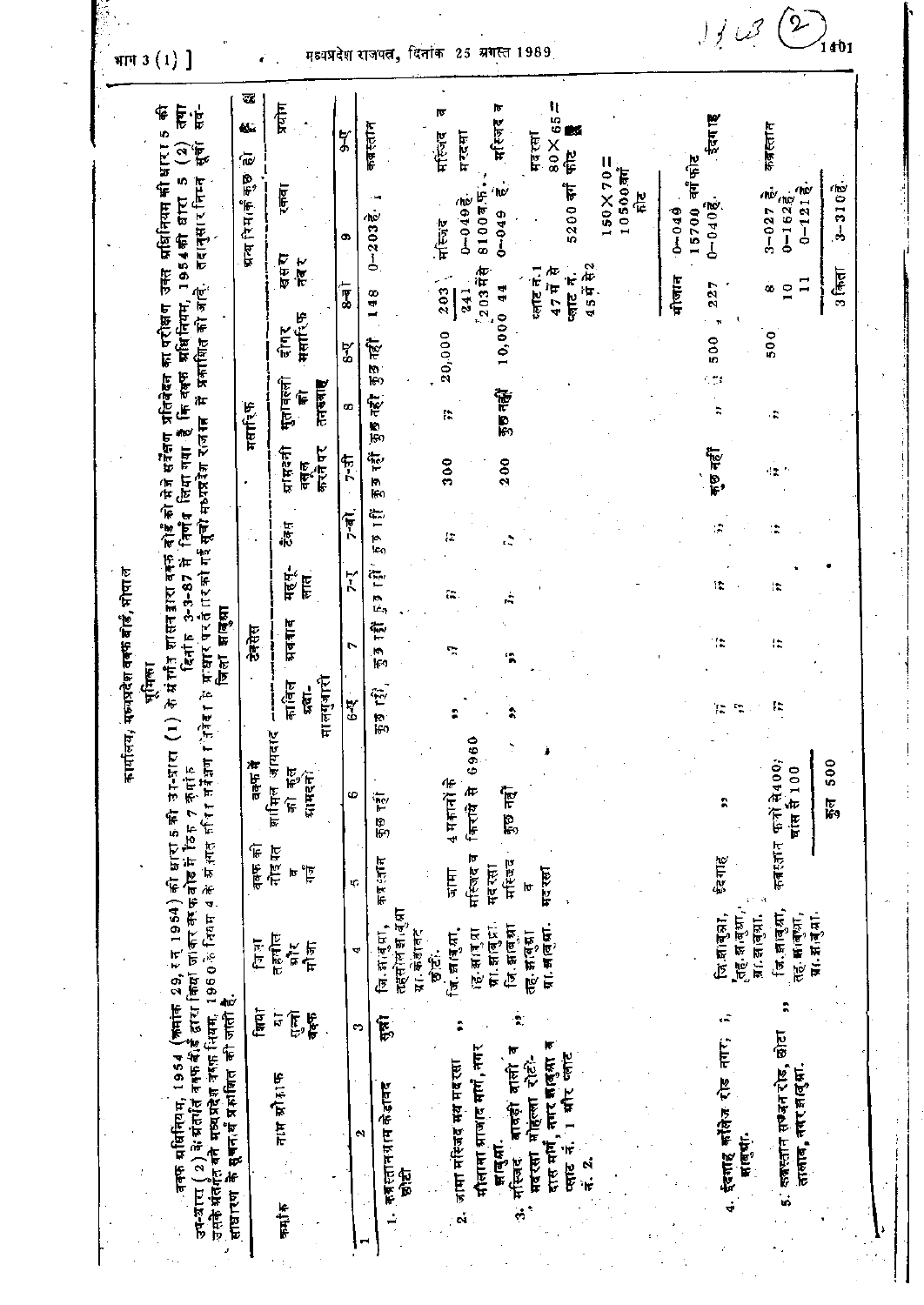| φ<br>क्छ नहीं कुछ नहीं , कुछ त्हीं, कुछ स्हीं, 411 , 0, 32 के<br>हुंछ नहीं<br>ă,<br>$\overline{5}$<br>' कुछनहों 10,000 133में से 60X8P'<br>कुछ नहीं<br>$1,000^2,220$<br>1,000.5<br>2,000<br>2,000 360 就有 10-004<br>008<br>1000<br>005<br>15,000<br>369新奇 0.632号<br>616年第50×30-<br>122<br>1744 8<br>198<br>571<br>ā<br>207 041828<br>3 Fay<br>T74T<br>on pass.<br>$0 - 0.248$<br>4<br>1800 هنا ها او<br>1600 mf. wh<br>10,000 44 明<br>0.2518<br>1828<br>0.712<br>$1 - 4418$<br>$-0-0.1$<br>0.478<br>ž<br><b>一、生活的事</b><br>संस्कृदज्<br>मदत्सा<br>集打点<br>鱼类红<br>मदासा,<br>医细胞性<br>वर्णमंत्र<br><b>संख्या</b><br>1144<br>ंदरगह<br>HIRSK | Ų                            |                                     |                                      |                                                           | ė<br>等                                                              |
|--------------------------------------------------------------------------------------------------------------------------------------------------------------------------------------------------------------------------------------------------------------------------------------------------------------------------------------------------------------------------------------------------------------------------------------------------------------------------------------------------------------------------------------------------------------------------------------------------------------------------------------|------------------------------|-------------------------------------|--------------------------------------|-----------------------------------------------------------|---------------------------------------------------------------------|
|                                                                                                                                                                                                                                                                                                                                                                                                                                                                                                                                                                                                                                      |                              | <b>STRT R 600</b>                   | क्य स्तान                            | Ξ                                                         | ٦ę.<br>कबस्तान, माम रान्।पुर                                        |
|                                                                                                                                                                                                                                                                                                                                                                                                                                                                                                                                                                                                                                      |                              | कुछ नहीं.                           | इंदगाह                               | ्तु<br>पश                                                 | ।ऽ. ईदगाह,गाम रानापुर                                               |
|                                                                                                                                                                                                                                                                                                                                                                                                                                                                                                                                                                                                                                      |                              |                                     | 如何难<br>मदरसा                         |                                                           |                                                                     |
|                                                                                                                                                                                                                                                                                                                                                                                                                                                                                                                                                                                                                                      |                              | किराये से 9,000<br><b>ET HETHLE</b> | ि मानुषा<br>तह, भागुभा<br>महिलद<br>A | $\mathbf{B}$                                              | 1 4 . महिजद व मदरसा ग्राम<br>रावापुर.                               |
|                                                                                                                                                                                                                                                                                                                                                                                                                                                                                                                                                                                                                                      |                              |                                     | प्रांभ पाउँट                         |                                                           |                                                                     |
|                                                                                                                                                                                                                                                                                                                                                                                                                                                                                                                                                                                                                                      |                              |                                     | तह झाबुझ                             | <b>Lain!</b>                                              | ہے'<br>دیک<br>मस्त्रिद दाउदो बोहरा<br>समाज,ब्राम पारा *             |
|                                                                                                                                                                                                                                                                                                                                                                                                                                                                                                                                                                                                                                      |                              |                                     | जि. साबुधा<br>संस्जिद                |                                                           |                                                                     |
|                                                                                                                                                                                                                                                                                                                                                                                                                                                                                                                                                                                                                                      |                              |                                     | प्राप्त पारा.<br>तहः स तुभा          |                                                           |                                                                     |
|                                                                                                                                                                                                                                                                                                                                                                                                                                                                                                                                                                                                                                      | कुछ नहीं कुछ नहीं<br>कुछनहीं | 医型                                  | जि.संबुध<br>कबस्तान .                | $\begin{array}{c}\n\mathbf{B} \\ \mathbf{B}\n\end{array}$ | ķ<br>कब्रस्तान, ग्राम पारा                                          |
|                                                                                                                                                                                                                                                                                                                                                                                                                                                                                                                                                                                                                                      |                              |                                     | <b>THE TRILL</b><br>गह स बुझा        |                                                           |                                                                     |
|                                                                                                                                                                                                                                                                                                                                                                                                                                                                                                                                                                                                                                      | ă                            |                                     | जि.स.बुझा<br>इंग्राह                 | انگارا<br>براهل                                           | سو<br>مېر<br>दरमाहर्पर बाक्षा ग्राम<br><b>TER</b>                   |
|                                                                                                                                                                                                                                                                                                                                                                                                                                                                                                                                                                                                                                      |                              |                                     | writers.                             |                                                           |                                                                     |
|                                                                                                                                                                                                                                                                                                                                                                                                                                                                                                                                                                                                                                      |                              |                                     | तहः स बुद्धा                         |                                                           |                                                                     |
|                                                                                                                                                                                                                                                                                                                                                                                                                                                                                                                                                                                                                                      |                              |                                     | जि.सबुम्<br>में जन्                  | اڻه<br>ر                                                  | 10. महित्रदर्भाम थारा                                               |
|                                                                                                                                                                                                                                                                                                                                                                                                                                                                                                                                                                                                                                      |                              |                                     | उर्क कुन्दनपुर,                      |                                                           |                                                                     |
|                                                                                                                                                                                                                                                                                                                                                                                                                                                                                                                                                                                                                                      |                              |                                     | तह सः बुधा<br>प्राम्हीदरा            |                                                           | सम्राज ब्राम काकरादरा<br>उर्फ कुन्दनपुर .                           |
|                                                                                                                                                                                                                                                                                                                                                                                                                                                                                                                                                                                                                                      | जुछ नहा                      | कुछ नहीं                            | जिम बन्धा<br>मस्ज़िद                 | र मिया                                                    | ة<br>मस्जिद दाउजी बोहरा                                             |
|                                                                                                                                                                                                                                                                                                                                                                                                                                                                                                                                                                                                                                      |                              |                                     |                                      |                                                           |                                                                     |
|                                                                                                                                                                                                                                                                                                                                                                                                                                                                                                                                                                                                                                      |                              |                                     |                                      |                                                           |                                                                     |
|                                                                                                                                                                                                                                                                                                                                                                                                                                                                                                                                                                                                                                      |                              |                                     | 「魚・車座台」<br>Ë<br>ंगनापुर.             |                                                           | रमाइर                                                               |
|                                                                                                                                                                                                                                                                                                                                                                                                                                                                                                                                                                                                                                      | 10.263                       | दरबाह क्षेत्र मूम से                | <b>For and H</b>                     | ्यू                                                       | ò<br>दरगाह प`ार बाबा ग्र स                                          |
|                                                                                                                                                                                                                                                                                                                                                                                                                                                                                                                                                                                                                                      |                              |                                     | 東京社                                  |                                                           |                                                                     |
|                                                                                                                                                                                                                                                                                                                                                                                                                                                                                                                                                                                                                                      |                              | 5 दुकानोंके किराये<br>- से 3500     | 쇠                                    |                                                           | चे हिरा समाज नगर झ¦बुझा ़                                           |
|                                                                                                                                                                                                                                                                                                                                                                                                                                                                                                                                                                                                                                      |                              |                                     | मस्जिद                               |                                                           | मस्जिद<br>नगर भालुवा.<br>व मदरसा दाउद्'ाशिया                        |
|                                                                                                                                                                                                                                                                                                                                                                                                                                                                                                                                                                                                                                      |                              |                                     |                                      |                                                           | का तालाब                                                            |
|                                                                                                                                                                                                                                                                                                                                                                                                                                                                                                                                                                                                                                      |                              |                                     | <b>对于"事情"的</b><br>可受到建筑              |                                                           | शुरुषी करूप<br>बेहता जी<br>गुलाब शाह वसो महल्ला<br><b>出来出身 唯 日本</b> |
| ंडूच चहीं<br>कुछ नहर<br>नुष्ठ नहीं<br>2000<br>1934年(190×100)<br>दरगाह                                                                                                                                                                                                                                                                                                                                                                                                                                                                                                                                                                | कुछ नहीं कुछ<br>.<br>∰al     | कुछ नहीं<br>÷,<br>कुछ नहीं<br>ज     | जि. साबुभा<br>व्याह                  | ्सु<br>स                                                  | ۴<br>इरगाह<br><b>Alei</b> and High                                  |
| $\frac{1}{2}$<br>œ<br>Ã                                                                                                                                                                                                                                                                                                                                                                                                                                                                                                                                                                                                              | À<br>Ń<br>₿                  | Ф<br>د                              | ė<br>u,                              | ω                                                         | Ņ                                                                   |
| Î,<br>¢<br>Å<br><b>PAL</b>                                                                                                                                                                                                                                                                                                                                                                                                                                                                                                                                                                                                           |                              |                                     |                                      |                                                           |                                                                     |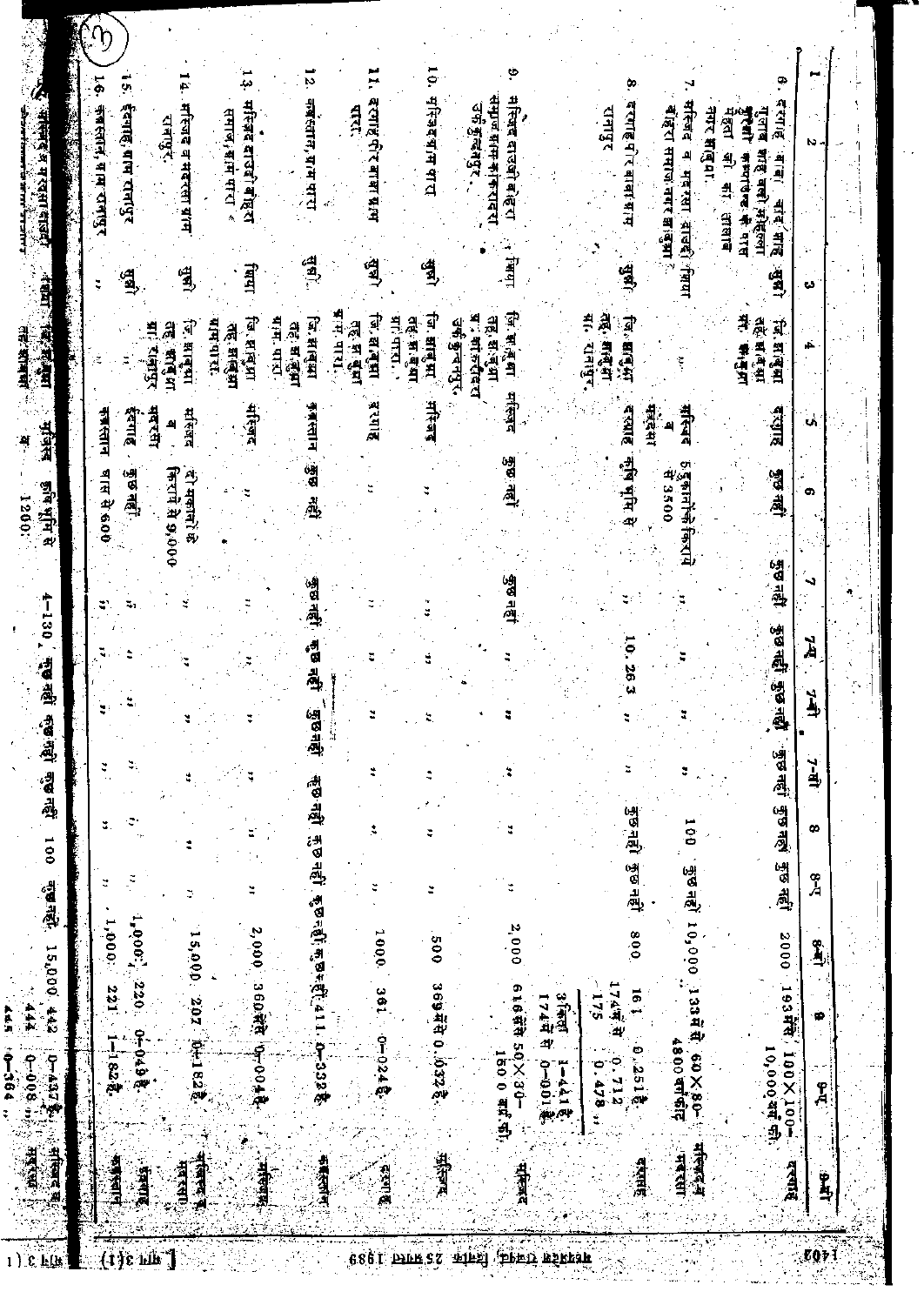|                                          |                                                                            |            |                                    |                                                 |                                                                    | 1989                                  |                                              |                           | 1403                          |
|------------------------------------------|----------------------------------------------------------------------------|------------|------------------------------------|-------------------------------------------------|--------------------------------------------------------------------|---------------------------------------|----------------------------------------------|---------------------------|-------------------------------|
| 1113(1)                                  | $\frac{1}{2}$ (1)                                                          |            |                                    | मझ्यप्रदेश राजपत दिनांक                         | $25$ ग्रगस्त                                                       |                                       |                                              |                           |                               |
| कबंदलान<br>fairs                         | <b>TELESCOPE</b><br>表面                                                     | कबस्तान    |                                    | दरगाह                                           | सर्वार                                                             | दरगाह                                 | ৰ নহংৰা<br>मस्जिद                            |                           | दरगाह                         |
| $1 - 1828$<br>1900-1-220 0-049           | 3500 वर्ग फोट<br>-00% Xer<br>$0 - 8098$<br>$0 - 364$<br>⊶ة ة ق.<br>ب<br>À  | 0.061      | $0.380\frac{4}{6}$                 | 1248 0.008                                      | 100 1787 百万0.040卷                                                  | 210月10日 10月                           | 0.1018<br>24में से                           | 0.7138                    | $0 - 0338$<br>142年日           |
| 221                                      | $3$ किस<br>445<br>201R<br>444                                              | 785        | 86                                 |                                                 |                                                                    | 500                                   |                                              | 141<br>$\frac{6}{90}$     | 5.00                          |
| 1,000.                                   |                                                                            |            |                                    | Ş,                                              |                                                                    |                                       | <b>6604</b>                                  |                           |                               |
| ل<br>تاريخ                               |                                                                            |            |                                    |                                                 |                                                                    |                                       |                                              |                           |                               |
|                                          |                                                                            |            |                                    |                                                 |                                                                    |                                       |                                              |                           |                               |
|                                          |                                                                            |            |                                    |                                                 |                                                                    |                                       |                                              |                           |                               |
|                                          |                                                                            |            |                                    |                                                 |                                                                    |                                       |                                              |                           |                               |
|                                          |                                                                            |            |                                    |                                                 |                                                                    |                                       |                                              |                           |                               |
| ₹.                                       | <b>REA</b>                                                                 | तहसील जोबट |                                    |                                                 |                                                                    |                                       |                                              |                           | ;‡                            |
| Ą                                        |                                                                            |            | 3016                               |                                                 |                                                                    |                                       |                                              |                           |                               |
|                                          | <u>दुका</u> ङ्ग के जिराये से<br>मद्दरसा एकमकानवएक                          |            |                                    |                                                 |                                                                    |                                       | <u>3 मकानों के किराये</u><br>72,400          | चास से रु. 200            | F,                            |
| किराय से 9,000<br>चास से 600<br>कुछ नहीं | 1200<br>4,800                                                              | 6,000      | कुछ नहीं<br>i.                     |                                                 |                                                                    |                                       |                                              |                           |                               |
| कबस्तान<br>मदरस<br>.<br>ए<br>ईदगाह       | $\int_0^{\infty}$                                                          |            | कझस्तान<br>÷                       |                                                 | मजार<br>दरगाह                                                      | दरगह                                  | मस्जिद                                       | कब्रस्तान<br>मदर्सा<br>io | दरगाह                         |
|                                          |                                                                            |            | तहसोंस जे.षट                       | ग्र; खण्टावला                                   | जि.स.ल.स.                                                          | ৰি:ল ৰুৱা<br>ग्रा. उदयगढ<br>तह, जं बट | ग्रा बारसंद<br>लि. झालुग्रा<br>तह,ज,बट       | तह जंबट                   | ग्रह, मवरा<br>जि.स.बुद<br>电传话 |
| रहें सानुना<br>केर रातपुर<br>ť           | तहरसंस्कृत<br>प्रा. तरीडर<br><b>TANETA</b>                                 |            | कि संबंध<br>प्रामेशिरण<br>लि म बुग | तह ज.बट<br>एष,                                  |                                                                    |                                       |                                              | पावरा                     | मुख्यम्<br>जन्म               |
| 電                                        | 零                                                                          |            | फुर्गे,                            |                                                 |                                                                    | $\tilde{\mathbf{F}}$                  |                                              |                           |                               |
|                                          |                                                                            |            |                                    |                                                 |                                                                    |                                       |                                              |                           |                               |
|                                          |                                                                            |            |                                    |                                                 |                                                                    |                                       |                                              | 一定表示,如果 中国 10             | परगाह तीन र जीन !<br>भावन्य   |
| <b>THE A</b>                             | (大学研究所)<br><b>PROTECT AT OUT OF A SET</b><br><b>SERVERS (SERVERS)</b><br>ĺ |            | 18 有效性障碍性原理                        | ो∮ुकबीरंतानंदीन खण्डातवाराव <sub>ा</sub><br>परि | १०० वर्त्याहर्षोर वाबां यान<br>१९५५ - फ्रांवरावराधिव<br>अंगडावलायव | 21. मज़ार बजिया, प्राप्त उदयाद [शिया  | ्री क्याहरी संस्था।<br>संस्कृतिहरू संस्था सम |                           |                               |
| 1000年成長大学校                               | Ĺ                                                                          |            |                                    |                                                 |                                                                    |                                       |                                              | 杗                         | X                             |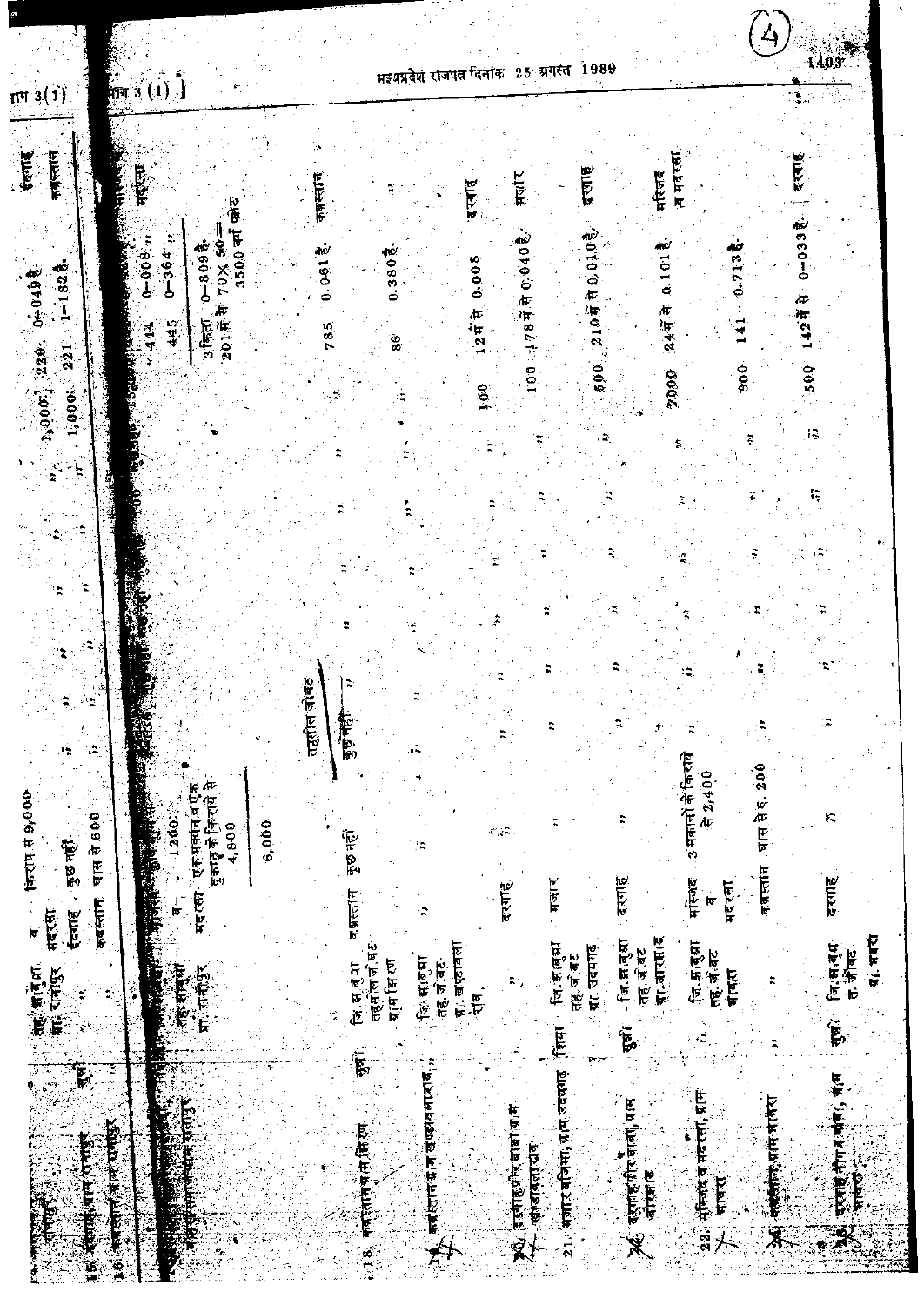|                              |                                            |                                  |               |                            |         |                    |                      |                          |              |                                                | 1 मकान ब चाल                                                      | संस्थर                          | क् <b>ह</b> बाक्ट<br>बहर बाक्ट               |                | š.<br>不可以再次                                               |                    |
|------------------------------|--------------------------------------------|----------------------------------|---------------|----------------------------|---------|--------------------|----------------------|--------------------------|--------------|------------------------------------------------|-------------------------------------------------------------------|---------------------------------|----------------------------------------------|----------------|-----------------------------------------------------------|--------------------|
| जामा मस्जित<br>मदरसा         | $\omega$<br>$0 - 0.88$ .<br>$-947n$        | $0$ 235<br>236 मेरे              | हेष्ये        | 50-00 কুড বহু। 25,000<br>4 | हैनयें  | 중의 자란 4-00<br>हैंग | 숿,                   | हुरु नहीं<br>है।<br>द्वा | 33,66<br>444 | 0000<br>$\mathbf{f}_{\mathbf{q}_{\mathrm{p}}}$ | कृषिभूमि से<br>웗                                                  | जामा-                           | 「可, 研究和                                      | $\frac{1}{2}$  | जांसा मस्त्रिद व मदरसां                                   | $\left( 0 \right)$ |
|                              |                                            |                                  |               |                            |         |                    | ŗ                    |                          |              |                                                |                                                                   |                                 | Įä,                                          |                |                                                           |                    |
| कबस्तान                      | $8 - 498$<br>$\tilde{\mathcal{L}}^{\psi}$  | 912                              |               |                            |         | 4                  |                      | ĭ                        |              |                                                |                                                                   | कब्रस्तान कुछनही                | जि. अन्बुक्षा<br>41. as fac.<br>तहे.जोक्र    | तुष्टी         | 34. कब्स्तान बड़ी खट्टाली                                 |                    |
|                              | $0 - 0$<br>$3 - 570$                       | 205 मेरे<br><b>S</b> first       |               |                            |         |                    |                      |                          |              |                                                |                                                                   |                                 |                                              |                |                                                           |                    |
|                              | $2 - 682 - 0$<br>$\ddot{ }$                | 343年3月                           |               |                            |         |                    |                      |                          |              |                                                |                                                                   |                                 |                                              |                |                                                           |                    |
|                              | $0 - 425$<br>$0 - 364$<br>$1 - 416$ ,<br>ă | 32413 육학<br>323<br>33            | 7000          | Ξ                          | ÷       | $3.501 -$          | ۰ă                   |                          |              | 14.25                                          | কিংগে দ্বীয় 2220।-<br>अचि मूमि से 2251<br><del>8 मकानों के</del> | महरसा<br>मस्पिद                 | ग्ना.बड़ा कट्टाली<br>लि. सन्बुधा<br>तह. जोबट | तुष्           | वड़ा कट्टाल/<br>मस्जिद व मदरसाधाम                         | ديا<br>تيا         |
| मस्बिद                       | 0-6678.                                    | 1617<br>41                       |               |                            |         |                    |                      |                          |              |                                                |                                                                   |                                 |                                              |                |                                                           |                    |
|                              | $5755$ $\frac{1}{37}$                      |                                  |               |                            |         |                    |                      | a single                 |              |                                                |                                                                   |                                 | तहे.जोबंट<br>गा, जोबंद                       |                | पान निर्माणीकट<br>يستنا                                   |                    |
| दरगाह                        | 25×15=                                     |                                  | 100 15711片片   | ă                          | ă       | ¢                  |                      | Ϋ́,<br>ν                 |              | 4                                              | , कुछ नहा<br>ξ.                                                   | दरगाह                           | ৰি লাম্মা                                    | बु             | दरमष्टे मुगल याह यावा                                     | x<br>32.           |
| कब्रस्तान                    | $0 - 5238$                                 |                                  | कुछनही 1891   | कुछ नहीं                   |         | हुछ नहीं कुछ नहीं  | م<br>په              | ं रहीं कुङ               | ्<br>श्र     | $\mathbb{G}$ as                                | कुछ न्।                                                           | 可取得作                            | जि.स.बु.ना<br>31 第12<br>तह. जोक्ट            |                | 3 ! ⊹ कीस्त्रान ग्राम किला जोवट सुन्ने                    | 7                  |
| र्मास्जद                     | 366年8100×60=<br>6005.412                   |                                  |               | 50001-                     | ς,      | 2                  | ÷                    |                          | ÷            | $\ddot{ }$                                     | ă,                                                                | ς                               |                                              | विद्या         | मस्जिद दाउंदी⊢बीहरा<br>समाज ग्राम बरहर                    | $\overline{1}$ 30. |
| सस्जिद                       | $-08$ X 0 <sup>t</sup><br>1200 वर्ग फाट    | 366 茸目                           |               | 20000-                     | ũ<br>ς, |                    | P,                   |                          | Y            | $\mathcal{L}$                                  |                                                                   | मस्जिद                          | þ,                                           | $\mathbf{e}$ C | मस्जिद ग्राम ब रहर                                        | $\times$ 29.       |
|                              | $0 - 874$<br>$\sigma$                      | $2 \sqrt{4 \pi}$ ता              |               |                            |         |                    |                      |                          |              |                                                |                                                                   |                                 | ग्राम बरहर                                   |                |                                                           |                    |
|                              | $0 - 7498$<br>0-125き                       | 243<br>441                       |               |                            | ะ       | ÷                  | π                    |                          | ÷            | ٣                                              |                                                                   | 布鲁氏顶                            | तह. जोक्ट<br>जि. झालु पा.                    | 粵              | कबस्तान साम ब रहर                                         | X                  |
| कब स्तान                     | $0 - 340\frac{3}{6}$ .                     | 231<br>1411                      |               | ς                          | ς       |                    | ₿                    |                          | τ            | ÷                                              | ٣                                                                 | कबस्तान                         |                                              | t              | कबस्तान दाउंदो बोहरा<br>समाज ग्राम भामरा                  | 涔                  |
| मदरसा<br>जमात खाना<br>मस्जिद | $0 - 2008$ .                               | $24\overline{R}$<br>$\mathbf{z}$ | 10,000+       | ۰                          | ¢       | ÷                  | $\ddot{\phantom{0}}$ | ă                        | ś            | ă                                              | के किराये से 3900:-<br>4 मकानों के                                | बाना<br>मस्जिद<br>जमात<br>मदरसा | ग्राम भावरा<br>तह. जीवट<br>जि.झाबुग्रा       | जिया           | मस्जिद मदरता जमात<br>ग्राम भावरा<br>खाना दाउदो बोहरा समाज | Xè                 |
| $\frac{6}{4}$                | a<br>A                                     | Ф                                | $\frac{1}{2}$ | $\frac{8}{\sqrt{4}}$       | œ       | $1 + 2$            |                      | $1+2$                    | À            | ч                                              | Ф                                                                 | ç,                              | ≏                                            | دعا            | à9                                                        | پ                  |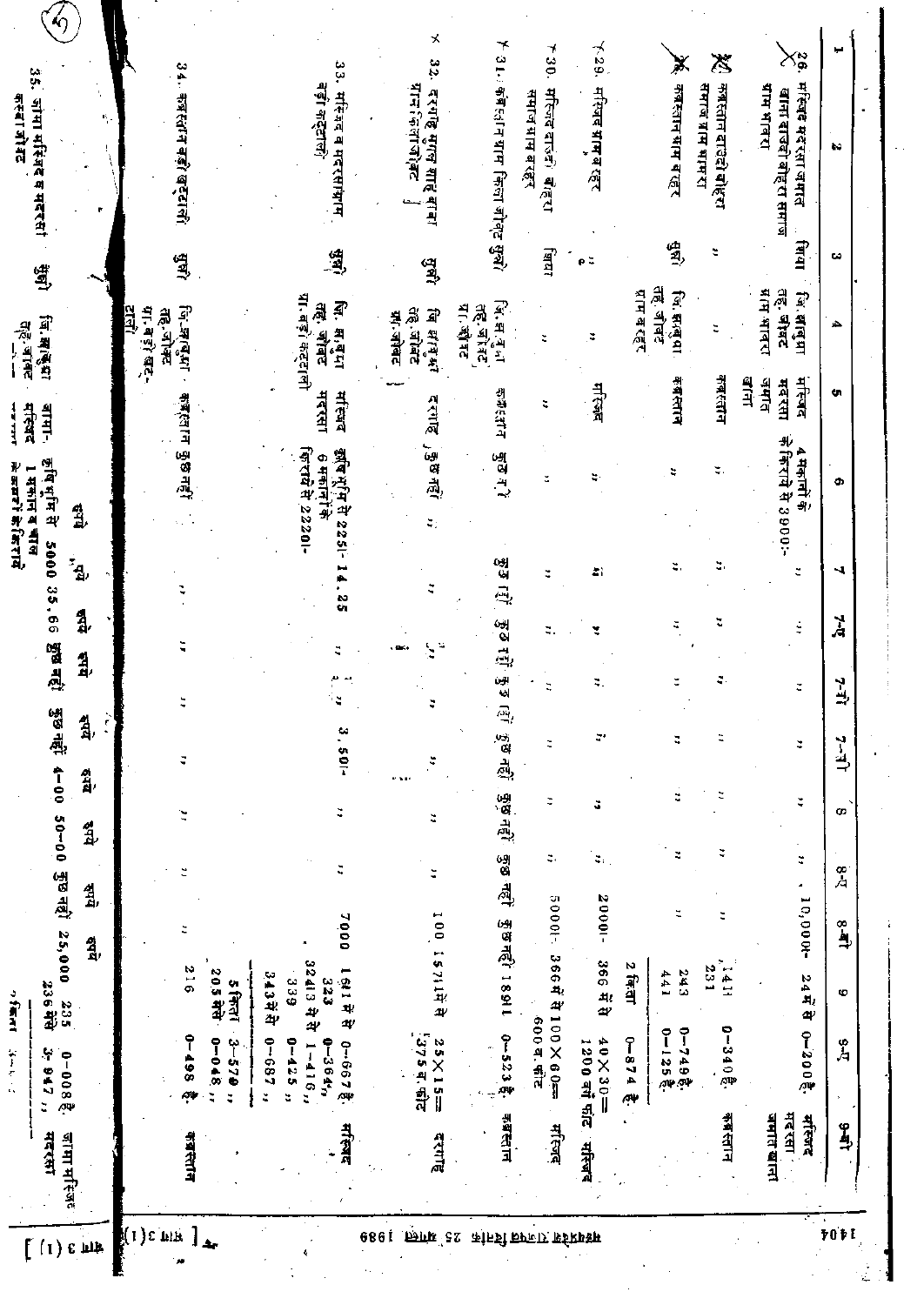|                                       |                      |                                      |                                                                    |                          |                            |                           | ख्यप्रदेश राजपत्न, दिनांक            |                                       | 25 अगस्त 1989                               |                               |                                                               |                                                                  |                                        | 1405                                              |  |
|---------------------------------------|----------------------|--------------------------------------|--------------------------------------------------------------------|--------------------------|----------------------------|---------------------------|--------------------------------------|---------------------------------------|---------------------------------------------|-------------------------------|---------------------------------------------------------------|------------------------------------------------------------------|----------------------------------------|---------------------------------------------------|--|
| भाग $3(1)$                            |                      | भाग 3 $(1)$ ]                        |                                                                    |                          |                            | दरगाह                     |                                      |                                       | मस्जिद                                      |                               |                                                               |                                                                  |                                        |                                                   |  |
|                                       |                      | जामा मस्जिन्<br>मदरसा                |                                                                    |                          | कब्रस्तान                  |                           | कब्रस्तान                            |                                       |                                             | 1446014 深                     | कब्रस्तान                                                     |                                                                  | मस्जिद<br>कब्रस्तान                    | ईदगाह                                             |  |
| ė                                     |                      | $0 - 0.088$<br>947                   | फियाजी मार्ग<br>$0 - 170$<br>$3 - 955$                             | 9247.51<br>$4 \times 21$ |                            | $0 - 010$                 | $0 - 972$ $\frac{1}{2}$              |                                       | 10,00007.97<br>$100 \times 100$<br>99121197 | $0 - 134$ $\frac{3}{6}$       | $0 - 0.40$ $\frac{4}{5}$<br>$-348$                            | $\ddot{\phantom{0}}$<br>شة<br>3885 —ل                            | $50\times30=$<br>15007.5<br>$0 - 3906$ |                                                   |  |
| 498<br>ځ                              |                      | $\frac{1}{2}$                        | $2$ किता                                                           |                          | ብር                         | 第1                        |                                      |                                       | 230裕                                        | 78                            | $\vec{a}$                                                     | $2$ $\frac{1}{2}$ $\frac{1}{2}$ $\frac{1}{2}$<br>$\frac{10}{90}$ | 第01<br>帘07                             |                                                   |  |
| 216                                   |                      | 0 235<br>236裕<br>2.5,000             | मकान एक<br>236年前                                                   |                          | $0 - 279$<br>$\frac{6}{8}$ | 1001                      | 241<br>3001                          |                                       | 5000.                                       | न्छ नहीं                      | 'n                                                            |                                                                  | 2000                                   |                                                   |  |
|                                       |                      | E<br>$\frac{1}{2}$                   |                                                                    |                          |                            |                           | €                                    |                                       | ÷,                                          | t.                            | î.<br>v                                                       |                                                                  | তুত নহাঁ                               |                                                   |  |
|                                       |                      | 50-00 कुछ नहीं<br>ţ                  |                                                                    |                          |                            |                           | 拙                                    |                                       |                                             |                               |                                                               |                                                                  | শুভ নহাঁ                               |                                                   |  |
|                                       |                      | $4 - 00$<br>हैं                      |                                                                    |                          | I.                         |                           | E,                                   |                                       | Ξ                                           | E,                            | æ                                                             |                                                                  | कुछ नहीं                               |                                                   |  |
|                                       |                      | कुछ नहीं<br>इयरे                     |                                                                    |                          | t.                         |                           |                                      | H.                                    |                                             | t.                            | 漂                                                             |                                                                  | कुछ नहीं                               |                                                   |  |
|                                       |                      | पुरु नहीं<br>$\vec{r}$               |                                                                    |                          | Þ<br>is.                   |                           |                                      |                                       |                                             | n                             |                                                               |                                                                  | কুভ নহাঁ<br>प्रतीराजपुर                |                                                   |  |
| t                                     |                      | $\ddot{\bm{6}}$<br>ţ                 |                                                                    |                          |                            |                           | $\ddot{\phantom{0}}$                 | 7                                     | Ŧ                                           |                               |                                                               | R                                                                | é<br>e<br>150<br>तहसील                 |                                                   |  |
|                                       |                      | 5000 35<br>$\mathbf{P}_{\mathbf{z}}$ |                                                                    |                          | Ğ,                         |                           |                                      |                                       | । मकान के किरायें<br>-<br>2000年             |                               |                                                               |                                                                  |                                        |                                                   |  |
|                                       |                      | $\overline{\overline{\overline{v}}}$ | के कमरों के किराय<br>1 मकान व चाल<br>र्स मौर प्रोक्<br><b>RESS</b> | 11525                    | कब्रह्मान                  |                           | Þ                                    | 19157161<br>फलों से 75                | कुल 236<br>$\ddot{r}$                       |                               | - 47                                                          | Ιņ,                                                              | कुछ नहीं                               | ×                                                 |  |
| कब्रह्सान कुछ नहीं                    |                      |                                      | मदरसा<br>मस्जिद<br>जामा-                                           |                          |                            |                           | दरगाह                                | ्री कब्रहतान                          | र्मास्जद                                    | जमातवाला                      | ्कब्रॅस्तान<br>४                                              | ू कब्रस्तान                                                      | र्मास्लद<br>प्रा.बोरी तह.जोक्ट         | कब्रहज्ञान<br>ईदगहि                               |  |
| या गड़ी खट-<br>जि.मालुझा<br>रहे. जीकट |                      |                                      | तहे.जाक्ट<br>ग्र<br>(文,明代)                                         |                          | দি দাৰ্ঘা                  | ग्रा. कतवाड़ा<br>तह, जोबट | ग्रा. कनवाड़ा<br>तह. जानट<br>15.配職 反 | ग्रा जोवट<br>जि. झाव्यु मा<br>नह∵जीवट | নি:মাৰ্মা                                   | या.जोक्ट<br>तह.जोवट           | " पि. सर्वि.या<br>"<br>"संदर्भ योजट<br>तह, जोवट<br>ग्रा.जोक्ट | ়িল-ল(ৰ্য়া<br>तहै. जोबट<br>या बोरी                              | ្រុ <sub>ជ្រ. នាផ្សេរា</sub>           | ग्रा. इ. दलावाट<br>तह मनोराज-<br>जि. झावुडा<br>Ķ, |  |
| $\widetilde{\mathbf{E}}$              | $\tilde{\mathbf{r}}$ | n                                    | Þ                                                                  |                          |                            | iŻ,                       | मूल<br>ए                             | मुन्नो<br>उ                           | शिया                                        |                               | शिया                                                          | Ë,                                                               | $\widetilde{\mathbb{E}}$               | भूषों<br>मुरु                                     |  |
|                                       |                      |                                      |                                                                    |                          |                            | कनवाड़ा                   | दरगाहे पो र बा वा प्राप्त कन-        |                                       |                                             |                               |                                                               |                                                                  |                                        |                                                   |  |
|                                       |                      |                                      | जीमा मस्जिद व मदरसा                                                |                          |                            |                           |                                      |                                       | मस्जिद व जमासखाना                           | दाउदी बोहरा समाज<br>कस्बाजीवट | क ब्रह त न दा उदी बौहरा<br>समाज कस्या जोवट                    | कब्रहरान प्राप्त बोरो                                            | 42. महिजद ग्राम बौरी                   | इन्दिलायाट                                        |  |
| 34. कब्रस्तान बड़ी खट्टाली            |                      |                                      | कस्बा जीवट<br>$\mathbb{R}^2$                                       |                          |                            | 36 कुन्न स्लान ग्राम      | वाड़ा<br>ន្ល                         | <b>∀ 38° ≄ध≜रान कस्वा जोयट</b>        |                                             | F 39.                         | $\ddot{•}$                                                    | $\frac{1}{2}$                                                    |                                        | ∑ 43. कब्रस्तान मय ईदगोहयाम                       |  |
|                                       |                      |                                      |                                                                    |                          |                            |                           |                                      |                                       |                                             |                               | Υ                                                             | ç                                                                |                                        |                                                   |  |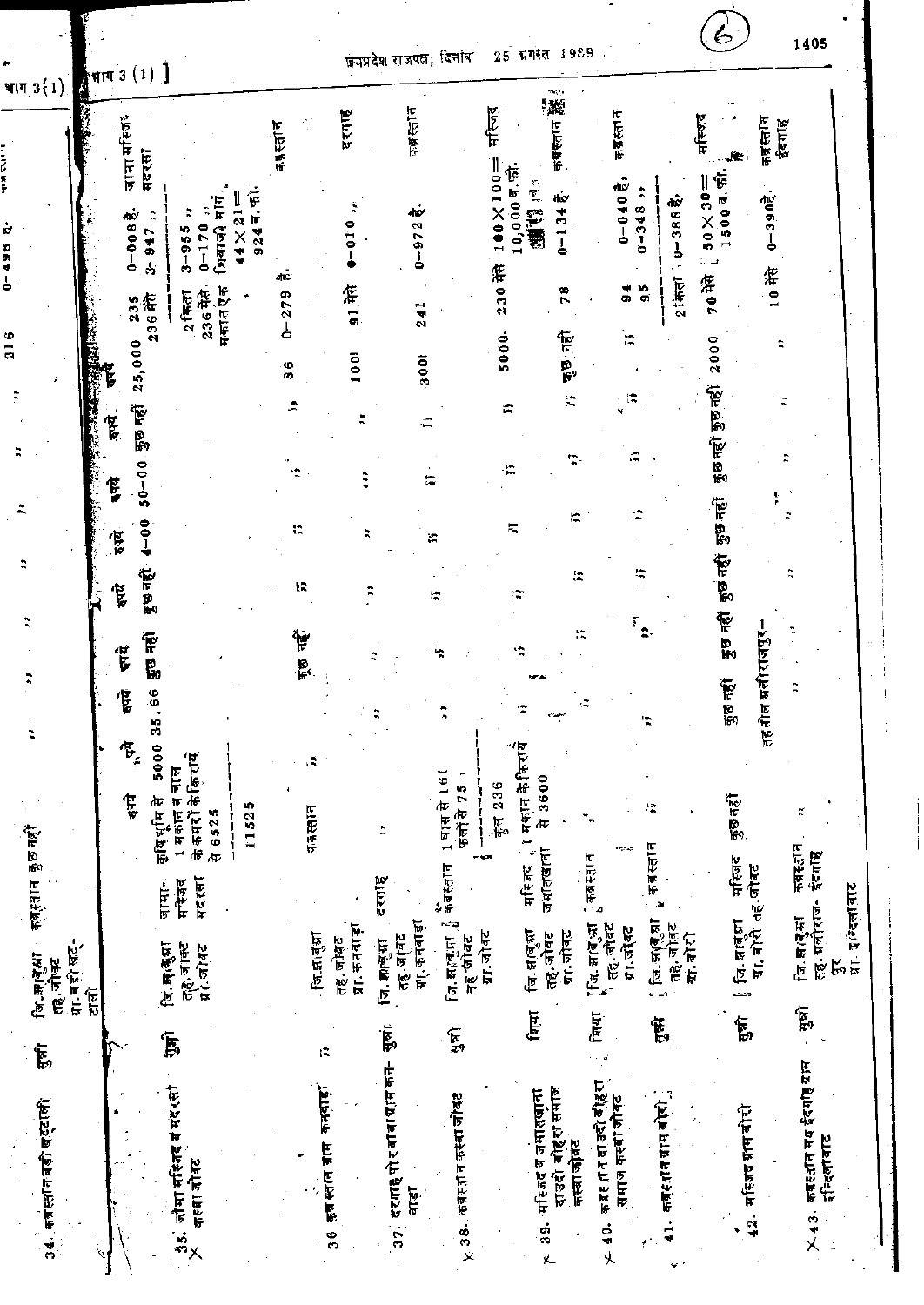| $\mathcal{C}$<br>$\ddot{\bullet}$                             |                             |              | 53.                                      |                           | δ,<br>52.                   |                                  | X                      | $\times$ 50.                                                          |                   | 749.                               | 48.                                    |                                 | 47.                                         | 46.<br>对于可以了                                  | 45.                                                    | メ<br>44.                                                 |               |
|---------------------------------------------------------------|-----------------------------|--------------|------------------------------------------|---------------------------|-----------------------------|----------------------------------|------------------------|-----------------------------------------------------------------------|-------------------|------------------------------------|----------------------------------------|---------------------------------|---------------------------------------------|-----------------------------------------------|--------------------------------------------------------|----------------------------------------------------------|---------------|
| स्वेश्व प्रांस नामपुर.<br>दर्गाहेर्ीर बाक्षामोटर              |                             |              | सनाज प्राम नाम्गुर<br>मस्जिद दाउदी बहिरा |                           | क ब्रह ग्राम ग्राम बखतगढ़   |                                  | 51. 东部天打开 研灯 砂布尔克门     | ग्राम छोट बांगल गांव<br>दर्गाह हर्दशाह बाबा                           |                   | कब्रेस्तानग्राम फूल साल            | समाज प्राम ब्रस्बुझा                   | मदरसा दाउदो बोहूरा              | समाज प्राम भन्द्र्झा<br>मस्जिद दाउदा बेहिरा | कब्स्तान व ईदगाह् ग्राम                       | मस्जिद ग्राम भम्बुझा                                   | कर्5ोवाड़ा (खास,<br>मस्जिद व मदरसाधाम                    | N             |
| ्<br>सुषी                                                     |                             |              | बिया                                     |                           | होत्रो                      |                                  | ्स्कृत<br>स्           | ्यों<br>बो                                                            |                   | तेन्नो                             |                                        | lam                             | सिया                                        | ्या<br>पु                                     | $\begin{bmatrix} 1 \\ 0 \\ 1 \end{bmatrix}$            | 鲁                                                        | ω             |
| जि. महाबुक्ता<br>तह्. मलोराज-                                 |                             | <u>न्तुर</u> | जि.झाबुध्<br>राजपुरंग्रा<br>तह. भला-     | '∑יִתו. משח-<br>$\vec{e}$ | लि. ताबुझा<br>तह. प्रतारा - | राज<br><b>JATA8</b><br>पुर प्रा. | जि.माबुझ<br>तह. प्रतो- | छोटी वागल गाँव<br>पुर <i>य</i> ाम.<br>जि. क्षाक्षभा<br>तहे. ब्रुलाराज | 53771-459-A<br>ाम | जिन्झाब आ<br>्र<br>व<br>ं संतोताज- | भ्रम्बज्ञा<br>तह. भंलाराज-<br>पुरप्राम | पुर प्रा.भ म्बँसा<br>जि. झाबुभा | तह. ग्रलाराज-<br>जि. झाबुमा                 | जि. झाबुँग<br>तह-क्लोराज-<br>पुरचा माम्बुन्ना | त हृषलोराज-<br>जि. क्षाबुझा<br>पुर प्रा. <b>भ</b> युधा | लि.साबुभा<br>तह. जोक्ट<br>बाङ्गा<br>पा. कदठो-<br>¢.<br>의 | ሔ             |
| दरगाह                                                         |                             |              | संरंग<br>٠                               |                           | क्क्क्स्तान                 |                                  | कबरतान                 | दरगाह                                                                 |                   |                                    |                                        | मंदरसा                          | मस्जिद                                      | ं व इंदगाह                                    | मस्जिद                                                 | महिजद<br>मदरसा                                           | c             |
| $\ddot{z}$                                                    | में,                        |              |                                          |                           |                             |                                  | ă                      |                                                                       |                   | कक्रसान कुछनहो                     | क्तिराये से 3600                       | एक मकान के                      |                                             | कब्रस्तान् कुछ नहीं                           | 1 हुन से हैं।                                          | किराय से 3000-<br><b>H+14 + + + + + +</b><br>$\clubsuit$ | Ō,            |
|                                                               | ক্ষু                        |              |                                          |                           | ž                           |                                  |                        |                                                                       |                   |                                    |                                        | 7ुंछ नहीं                       |                                             |                                               |                                                        | ÷                                                        | N             |
|                                                               | 44,                         |              | ۳,                                       |                           |                             |                                  |                        |                                                                       |                   |                                    | ٥                                      |                                 |                                             |                                               |                                                        | 2                                                        | ž             |
|                                                               | ã,                          |              |                                          |                           |                             |                                  |                        |                                                                       |                   |                                    |                                        |                                 |                                             |                                               |                                                        | t                                                        | ر<br>پا       |
| कुछ नहीं। भुछ नहीं। भुछ नहीं। कुछ नहीं। बु:छ नहीं। थु.छ नहीं। | 숿.                          |              | š                                        |                           |                             |                                  |                        | ă                                                                     |                   |                                    |                                        | कुछ नहीं कुछ नहीं कुछ नहीं      | ă                                           | ž                                             | ς                                                      | ٩<br>É,                                                  | ر<br>په       |
|                                                               | हे प्य                      |              | 2                                        |                           |                             |                                  | Ξ                      | ÷,                                                                    |                   | τ                                  |                                        |                                 | τ                                           |                                               |                                                        | ٣                                                        | œ             |
|                                                               | $\mathbf{r}$ dg             |              | š                                        |                           | ă,                          |                                  | t                      |                                                                       |                   | ă,                                 |                                        | স্তুত নহী সুত নহী               |                                             |                                               |                                                        | ă,                                                       | å             |
| 0.05                                                          | $\overline{\mathbf{v}}$ qʻi |              | Ξ                                        |                           | ž                           |                                  |                        |                                                                       | $-1001$           | ፡                                  |                                        | $7000 -$                        | 20001-                                      |                                               | $200 -$                                                | 50001-                                                   | $\frac{1}{2}$ |
|                                                               |                             |              | $20001 - 35$                             |                           | $241 -$                     |                                  | $621 -$                |                                                                       |                   | 101新                               |                                        |                                 |                                             | L13 转<br>13希                                  |                                                        | 9万式                                                      | $\bullet$     |
| 41 $\vec{H}$ 47 0-004 $\hat{\vec{e}}$ .                       |                             |              | $\frac{11}{2}$<br>1440 4.51              |                           | $0 - 1298$                  |                                  | $0 - 121\frac{3}{6}$   | $600 \times 7.$                                                       | 168 希 30×20       | $0 - 2968$ .                       |                                        | 120 국府 0-045 문.                 | 120前, 0-040                                 | $0 - 010$ $\frac{3}{5}$<br>$0 - 00$           | 120形 0-040名                                            | 0-080\$.                                                 | ن<br>په       |
| दरगाह                                                         |                             |              | $40\times36$ and $4k$ and                |                           | बेजरस्ताज                   |                                  | कबस्तान                | दरगाह                                                                 |                   | कक्स्तान                           |                                        | मदरसा                           | मस्जिद                                      | कञ्जरतान व<br>ज़ी करने                        | मस्जिद                                                 | मस्जिद<br>मदरसा<br>ᅌ                                     | ፟ቇ            |

Ì,

计可分析

 $\vdots$ 

 $\hat{\mathcal{A}}$ 

 $\hat{\mathcal{E}}$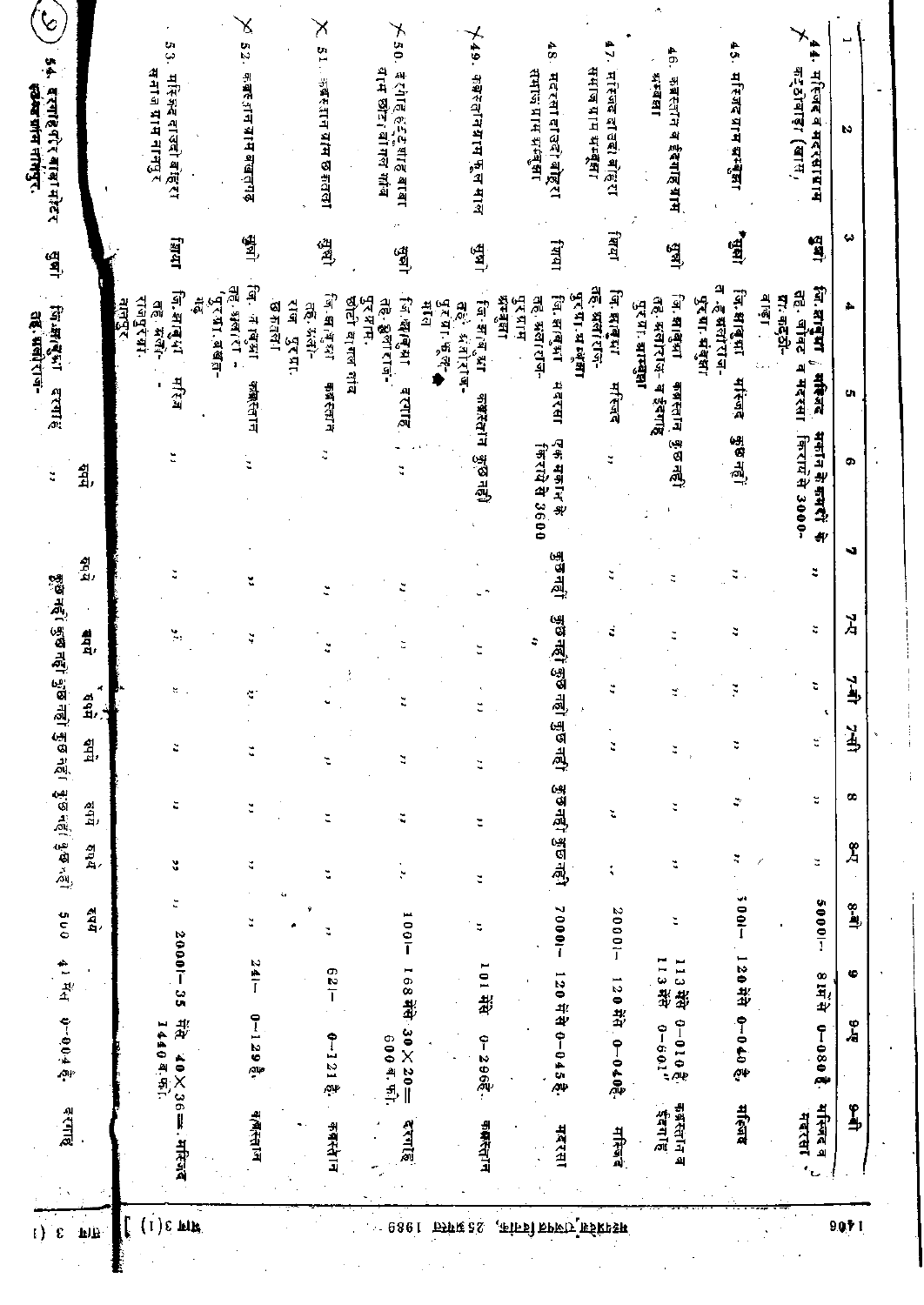$\mathbf{a}$ 

म¥यप्रदेश राजपत्न दिनांक 25 ग्रगस्त 1989

 $\left(\begin{matrix} 7 \end{matrix}\right)$  1407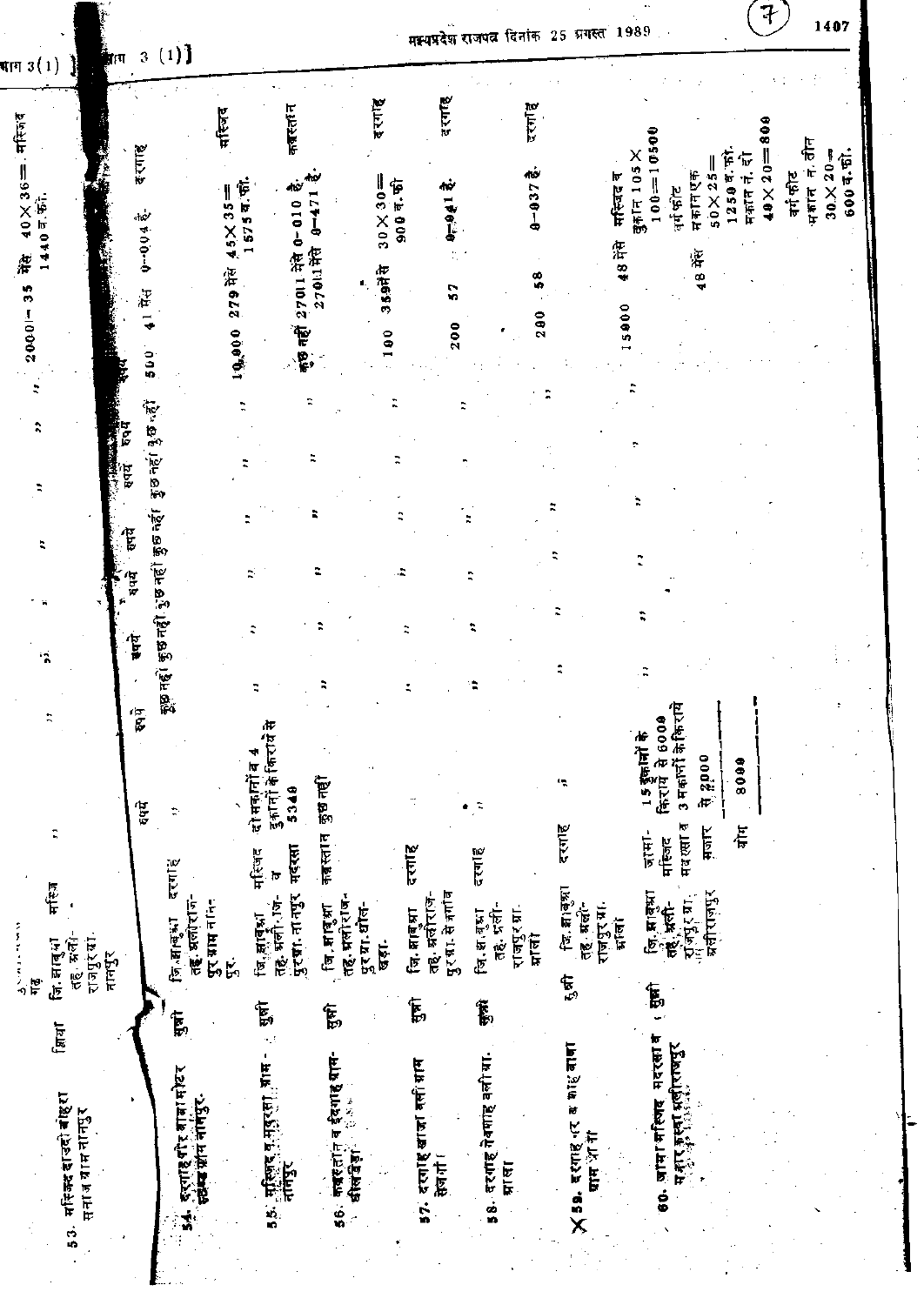|             | मस्जिद<br>व मंद रसा  | $= 0$ $\theta$ $\times 0$ $=$<br>१५०० वर्ग फोट<br>मस्जिद | 207 육학                         |                |          | ਯੁੱਚ ਸਰ੍ਹੀ ਕੁੱਤ ਮਨੁੱ! 6000 |                  |          | दुष्णे नहीं कुछ नहीं कुछ नहीं | कुंक नहीं | ं किराये<br>एक मेक्शने के<br>006<br>$\mathbf{p}$                    | . महिलद   | तह. मलोराजपुर व मदरसा<br>ग्रा. बोरखद<br>जि. सातुक्रा          | 學                | मस्जिद न मदरसा ग्राम                          | es<br>बारखड                                          |  |
|-------------|----------------------|----------------------------------------------------------|--------------------------------|----------------|----------|----------------------------|------------------|----------|-------------------------------|-----------|---------------------------------------------------------------------|-----------|---------------------------------------------------------------|------------------|-----------------------------------------------|------------------------------------------------------|--|
|             | कब्रस्तान            | 1894年 0-638き                                             |                                | 1500           |          | ċ                          | ¢                |          |                               |           | <b>9021891200</b>                                                   | कब्रस्तान | तहे. ग्रस्ताराज-<br>जि. शाबुझा<br>पुरग्⊓बोरखव                 | farat            | केब्रस्तान दाउदी वोहरा                        | ှိ<br>समाज ग्राम बोरखड़                              |  |
|             | कब्रस्तान            | $4 - 2868$                                               | 0 I C                          | 1500           | Ċ,       | z                          |                  |          |                               |           | सोता फल से का⊺म-<br><b>주라 200</b><br>$\frac{1}{34}$ 2000<br>可以引入000 | कबरतान    | जि.संग्वृष्ग<br>तह प्रसोराज-<br>al<br>A<br>पुरभ्रा बोर        |                  | कब्रदत्तान मुस्लिम समाजधाम सुक्ती             | 94.<br>बारखड़                                        |  |
|             | इरनाह                | $35 \times 30 -$<br>1050年5                               | 220期                           | $\overline{0}$ | ¢        | ă                          |                  |          |                               |           | 医眼                                                                  | इरगाह     | तह. मलोराज-<br>laj<br>01<br>पुरग्रा.बोर-<br>जि.साबुधा         | तुः              | दरगाह रहमत मली बाबा                           | .63.<br>ग्राम बोरख इ                                 |  |
|             |                      |                                                          |                                |                |          |                            |                  |          |                               |           |                                                                     |           |                                                               |                  |                                               |                                                      |  |
|             |                      | 7220日所                                                   | कुल योग                        |                |          |                            |                  |          |                               |           |                                                                     |           |                                                               |                  |                                               |                                                      |  |
| 82 MHZ 1986 |                      | $30 \times 30 =$<br>900 a. Ti                            | ज़मातबाना<br>ज                 |                |          |                            |                  |          |                               |           |                                                                     |           |                                                               |                  |                                               |                                                      |  |
|             |                      | 2000年5月<br>$-0.5\times 0.5$                              | मदरसा                          |                |          |                            |                  |          |                               |           |                                                                     |           |                                                               |                  |                                               |                                                      |  |
|             | जमातबामा             | 3120年,中<br>$-0.8 \times 0.4$<br>$1200 - 7.51$            | के गोन्<br>ज<br>$\ddot{\circ}$ |                |          |                            |                  |          |                               |           |                                                                     |           | राजपुर<br>पुरब्राः मली-                                       |                  |                                               | कस्बा धलाराराजपुन                                    |  |
|             | मदत्ता म<br>मस्त्र व | 42 में से मस्जिद<br>$-222 - 7$                           |                                | 20,000         |          |                            |                  |          |                               |           | 90011 号<br>3 मकानों के किराये                                       | मांस्कृत  | तह. मलोराज- मदरसा<br>जि. साक्ष्मा                             | <b>TETRI</b>     | खाना दाउदी बोह्न समाज<br>महिलंद मदरसा व जमात- | ₿.                                                   |  |
|             | दरगाह                | 2250日 中<br>$50\times45$                                  | <b>891149</b>                  | 005            |          | په                         | $\overline{z}$ . | ă        |                               | ÷         | कुछ नहीं                                                            | इंगाह     | तङ्के मर्लोराज-<br><b>ALIALA</b><br>पुर मा. अली-<br>जि.भावृभा | $\sum_{i=1}^{n}$ | मोहल्ला महात्मागांधी भागं<br>यती बाबा         | $\frac{6}{1}$<br>कस्वा ब्रले।राजपुर<br>्दरमाह पीरदाद |  |
|             |                      | $1 - 13150$ व.फी.<br><b><i><u>A</u></i></b>              | कुल पोप                        |                |          |                            |                  |          |                               |           |                                                                     |           |                                                               |                  |                                               |                                                      |  |
|             |                      | कुलं मकान का<br>एरिया 2650<br>ब, खे                      |                                |                |          |                            |                  |          |                               |           |                                                                     |           |                                                               |                  |                                               |                                                      |  |
|             | $\frac{6}{7}$        | نې<br>د                                                  | Φ                              | $\frac{8}{4}$  | $12 - 8$ | ġŷ<br>े<br>प्र             |                  | ₽<br>्स् | ř.                            | Ϋ́        | ⊣                                                                   | Ф         | ç,                                                            | ÷                | $\sim$                                        | τè                                                   |  |
| 80 F I      |                      |                                                          |                                |                |          |                            |                  |          |                               |           |                                                                     |           |                                                               |                  |                                               |                                                      |  |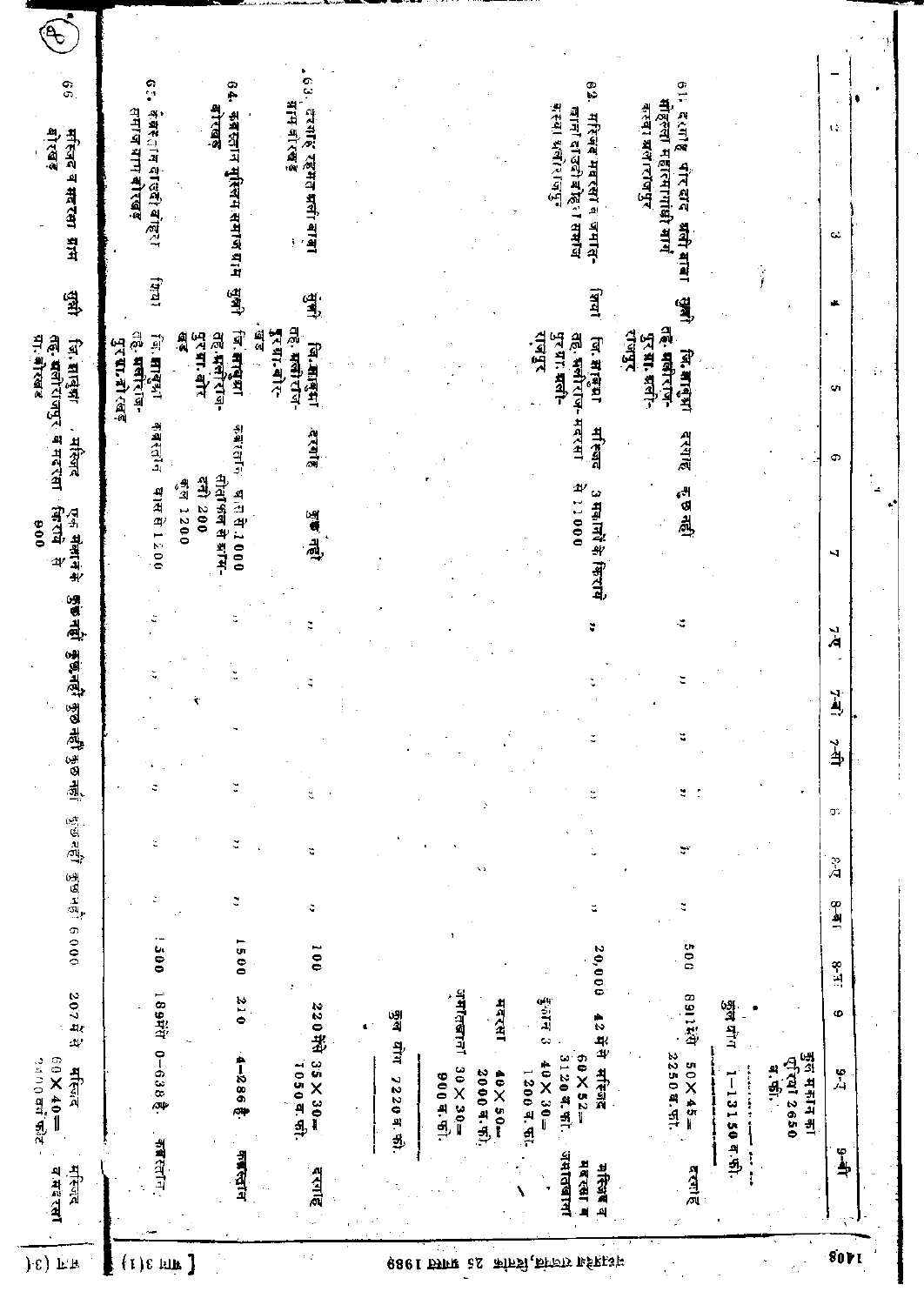| ल 3(1)                |                                                |                         | ज,ग $(3(1)$ ]                                     |                 |                  |               |                                                    |                                   |                                                  | मध्यप्रदेश राज्यस्य                      |                             |                                |                             |             |                                                     |                              |                                                              |                                            |                                    |  |
|-----------------------|------------------------------------------------|-------------------------|---------------------------------------------------|-----------------|------------------|---------------|----------------------------------------------------|-----------------------------------|--------------------------------------------------|------------------------------------------|-----------------------------|--------------------------------|-----------------------------|-------------|-----------------------------------------------------|------------------------------|--------------------------------------------------------------|--------------------------------------------|------------------------------------|--|
|                       | <b>RANGE BANK</b>                              | मस्बिद                  | व मदरसा                                           |                 |                  |               | दरगा है                                            | दरगह                              |                                                  | दरगाह                                    | कब्रहतान                    | कबस्तान                        |                             |             | जामार्मस्जिद<br>व मदरसः                             |                              |                                                              |                                            |                                    |  |
| कबस्तान<br>$0 - 6388$ | <b><i>Comment</i></b>                          | मस्जिद                  | $2400$ वर्ग फीट<br>$60X40 =$<br>मकान              | $5 \times 25 =$ | बर्ग फीट<br>2125 | 4525 वर्ष फीट | $21$ X $20 =$<br>24041757<br>$2-707$               | $260$ वर्ग फ़ोट<br>$20\times13$ = |                                                  | $0 - 0.24$ $\frac{4}{5}$                 | $0 - 405 -$                 | $0 - 478$ $\frac{3}{2}$ .      | $0 - 405$                   | $0 - 883$   | । 6596<br>बर्ग मोटर<br>đπ                           | 1162 वर्गमी.                 | 1536, वर्ग मीटर<br>$116X96 =$                                | 1536 वर्ग फीट<br>$16X96 =$<br>$\mathbf{c}$ | $3 \cdot 16X396 =$<br>536 वर्ग फीट |  |
| 189HR                 |                                                | 207年第<br><b>RANGARY</b> |                                                   |                 |                  |               | $\frac{4}{5}$ $\frac{4}{4}$ $\frac{6}{5}$          | Æ<br>1804                         |                                                  | 731                                      | 632                         | 65                             | 74                          | 2 किता      | 2127                                                | 212477                       | मकान न.                                                      | मकान न                                     | मकांन नं.                          |  |
| 1500                  |                                                |                         |                                                   |                 |                  |               | 500                                                | 100                               |                                                  | 200                                      | <b>De die</b>               |                                |                             |             | কুভ নক্তী 10,000                                    | कुछ नहीं 15000               |                                                              |                                            |                                    |  |
|                       |                                                | कुछ नहीं कुछ नहीं 6000  |                                                   |                 |                  |               | कुछ नहीं                                           | कुछ गहीं हुछ गहीं                 |                                                  | कुछ नहीं                                 |                             |                                | ŧ                           |             |                                                     |                              |                                                              |                                            |                                    |  |
|                       |                                                |                         |                                                   |                 |                  |               | ন্দ্ৰত নত্ত্                                       |                                   |                                                  | कुछ नहीं                                 |                             |                                | ።                           |             | 100                                                 | 500                          |                                                              |                                            |                                    |  |
|                       |                                                |                         |                                                   |                 |                  |               | $1 - 50$                                           | कुछ नहीं कुछ नहीं                 |                                                  |                                          |                             |                                |                             |             | কুভ নহী কুভ নহী কুভ নহী                             |                              |                                                              |                                            |                                    |  |
|                       |                                                |                         |                                                   |                 |                  |               | $\frac{1}{2} \Delta \ln \frac{d \Delta}{d \Delta}$ |                                   |                                                  | ন্তুত নহী খুত নহী খুত নহী                |                             |                                |                             |             |                                                     | ۲Ż,                          |                                                              |                                            |                                    |  |
|                       |                                                |                         | कुछ नहीं कुछ नहीं कुछ नहीं                        |                 |                  |               | कुछ नहीं                                           | कुछ नहीं                          |                                                  |                                          |                             |                                |                             |             | कुछ नहीं                                            |                              |                                                              |                                            |                                    |  |
|                       |                                                |                         | पुरु नहीं                                         |                 |                  |               | $6 - 25$                                           | कुछ नहीं                          | <u>तहसील बादला</u>                               | कुछ नहीं                                 |                             |                                |                             |             | ¢                                                   |                              |                                                              |                                            |                                    |  |
| कल 1200<br>こつべ こじ     | <b>21氏性1200</b>                                |                         | एक मंजान के<br>Æ<br>900<br>िकि राये               |                 |                  |               | ီ<br>ङ्गि भूमि से 5।                               | कुछ नहीं                          |                                                  | कुछ नहीं                                 |                             |                                | ۰.                          |             | 在江南省区<br>3 दुकानों व                                | 8 मकानी के क्रियर्चे<br>5000 | 7 कुलानी के किराये<br>$\frac{3}{4}$ 1560                     | 74536                                      | 6096<br>ه ع                        |  |
|                       | कब्रह्तान                                      |                         | . मस्जिट                                          |                 |                  |               | दरगाह                                              | दरगढ़                             |                                                  | दरगाह                                    | 医脑膜炎                        |                                | 电应急压                        |             | मस्जिद<br>जामा                                      | व मदरसा<br>मस्जिद            |                                                              |                                            |                                    |  |
| पुरगा बोर<br>博        | तहे. ग्रलीराज-<br>$\overline{1}$ ज, ज्ञावुद्या | पुरम्रा ती रखड़         | तहू. ग्रलीराजपुर व मदरसा<br>行, 田同村<br>ग्रा. बोरखड |                 |                  |               | तह. श्रतीरः अपुर<br>जि. झाबुधा                     | $\tilde{\cdot}$<br>ग्रा. राक्षा.  |                                                  | तह. वादला<br>স্নান্দা<br>ė               | ग्रा. परोतिया<br>जि. झाबुझा | खबासा<br>तह. यां ऱला<br>प्राप् | जि. बाबुग्न<br>तह यादला     | बाग चेनपुरी | पादल<br>সি. দাৰ্ঘ<br>Ė<br>ł,<br>Ċ,                  | ब्राम, बादला                 |                                                              |                                            |                                    |  |
|                       | final                                          |                         | $\tilde{\mathbf{F}}$                              |                 |                  |               |                                                    | ١Ť,                               |                                                  |                                          |                             | ۰,                             |                             |             |                                                     |                              | ř                                                            |                                            |                                    |  |
|                       | क्रैंब्रस्तान दाउदी वोहरा<br>समाज गाम बोरखड़   |                         | 在东北市 五花八色 一件<br>बोरबड़                            |                 |                  |               | ्रगाह पोर दावलशाह                                  | वज़ी प्राप्त राक्षा               | 68. दरगाहे बदर्घ्द्दीन बावा ग्राम<br><b>KINT</b> | '69. दरगाह नेबयाह वली ग्राम<br>परीलियाने |                             | कड़स्तान ग्राम खबासा           | 71. कब्रस्त∖न ग्राम चेनपुरी |             | कम्हारवाटी नगर वांदला<br>जांसा महिजब व मदरसा<br>72. |                              | ताज्ञ मस्जिद सिलावटों<br>बासी गांधी चौक नगर<br>$\frac{3}{2}$ | वदिला]                                     |                                    |  |
| かがいす                  | i.<br>O                                        |                         | ćÃ.                                               |                 |                  |               | Ś                                                  |                                   |                                                  | ×                                        |                             | $\sum_{i=1}^{n}$               |                             |             |                                                     |                              |                                                              |                                            |                                    |  |

दिनांक 25 ग्रगस्त 1989 ∹ਰਸ

 $\left| \frac{1}{1409} \right|$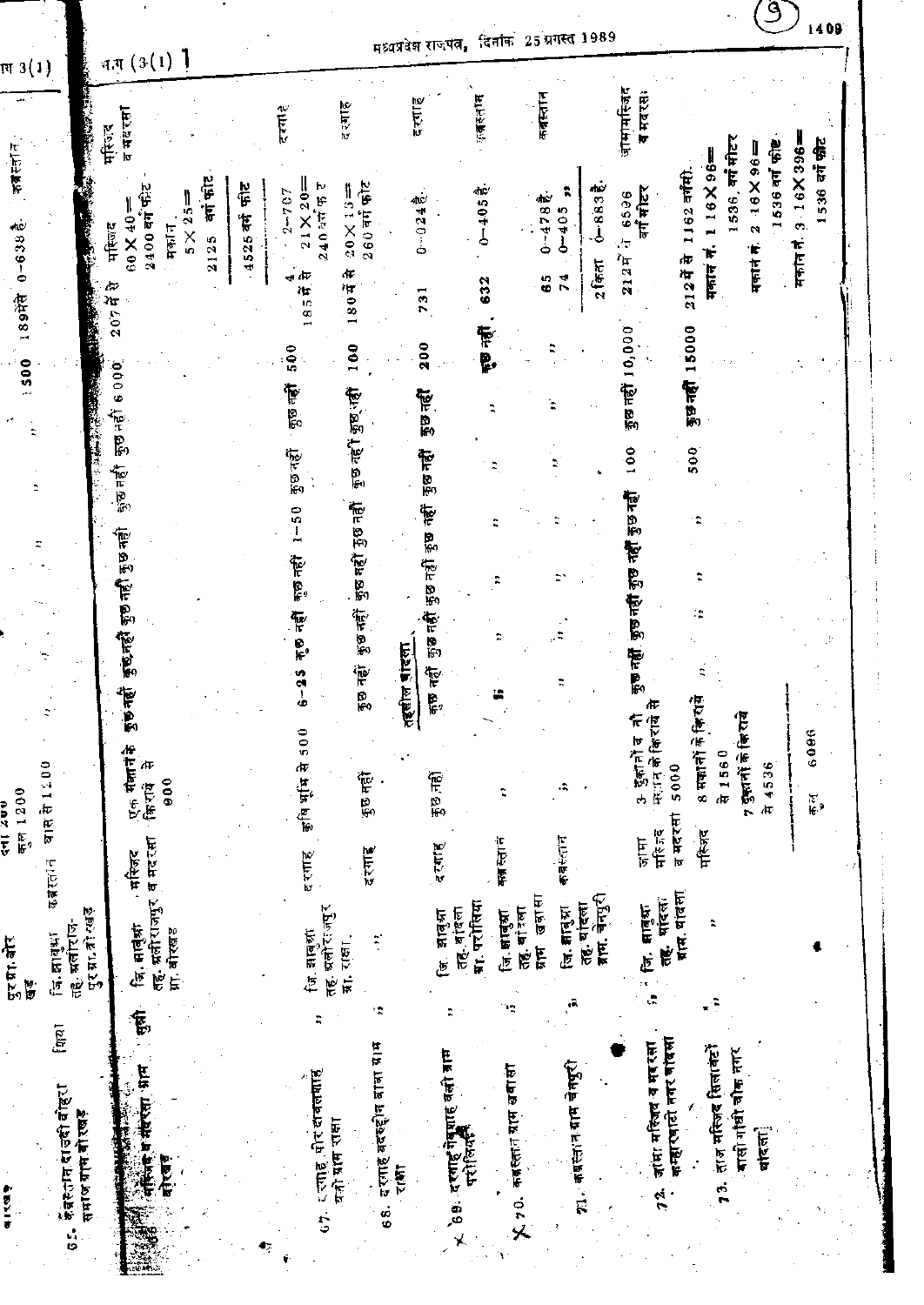$\widehat{\mathbf{e}}$ 7 ६. कबस्तान नगरथदंदला. 74. ईदगाह नगरपादिला 76. दुर्गाह चादप्रारह कर्त 78. जमातबाना व मदरसा ・ 本保護保育所 見るい 「「一」、「一」、「一」 यादका: 地地出版社 Ñ i,  $\begin{array}{c}\n\bullet \\
\bullet\n\end{array}$ 導う  $\mathbf{p}$ E) 河流海 阳田縣  $\ddot{z}$ ្ស<br>ត ईदगाह े कुछ नही कबस्तान 可愿得 只吃 机制度 医中心 <u>दरवाह</u> बाना व जन्मात 电磁道单  $\ddot{\bullet}$ **CAMPS** हुँछ नहीं **803 डाण नहीं , कुफ अहीं कुल नहीं , कुछ नहीं कुछ नहीं , कुछ नहीं , 500** 녀  $-5.9$ ÷ اني<br>افغان ÷  $\ddot{ }$ 等。 (國) ्स्<br>राज्य  $\frac{1}{2}$ l.  $\ddot{\bullet}$ i<br>Ser<br>Ser  $00I$ œ ।<br>जुखनहीं कुछ नहीं 10,000 212 में से 2005 वर्ष<br>बुखनहीं कुछ नहीं 10,000 212 में से 2005 वर्ष ቜ  $007$ 10,000 2,123 H Richard  $-0.05$ 389年生了。19-520 年生 [書] 中国 医三角状态 **1994年初的人的人的情况。** HATER B 100 XX40 सकानत, 7 12×46.4 FARE Res : PASSE -**出現国際 空気交易工** gatawa jurXi ra 389 中,华·市·市、市、安全560万元,第61  $\frac{378}{2}$ महायोग् 9527 बर्गबीट ू<br>ने 995 / 七名/ 1409年 2 Fersth products **SISSIMAL AREA**  $7.2112 \times 4 = 25$  $4.85 = 72 \times 21.9$ 2010年4月11日 121 वर्ष कोट **SECRET REFERENCE**  $1225 = 299$  $-36 = 36$  $-38 = 38$ 768 有效的 S SAI ANT STE 2093. Marke ंबर्ग कोट  $\mathbf{x}$ 13100000 一日本学部  $0 - 728$ खांगे पोक 1 **Addition** ं कामाताबागना च 医细胞的 Ņ मदरसा an<br>Ud 4114) paik ij, 6861 čie ur <u>, Баргун</u> j.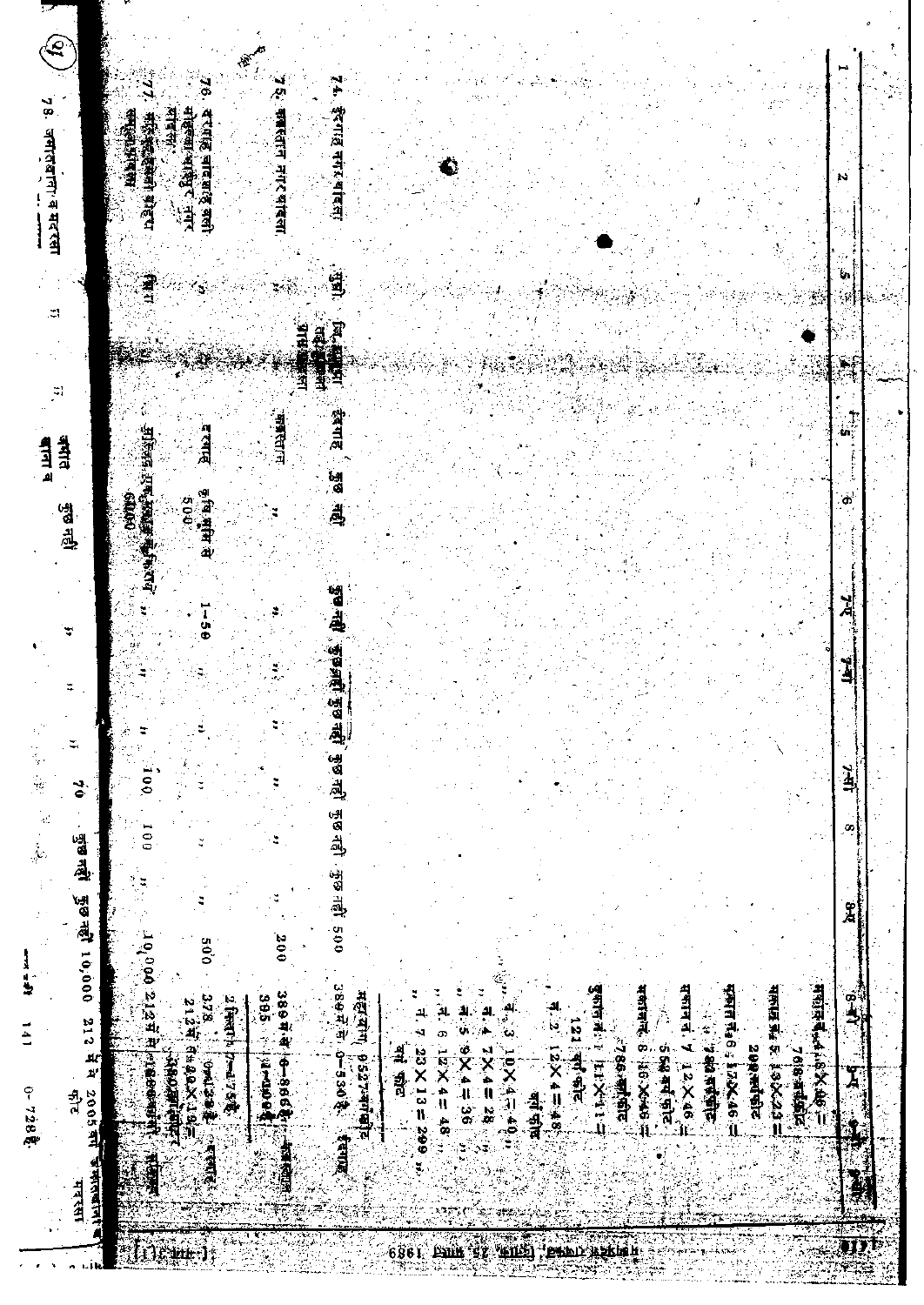| (1)<br><b>π</b> 3                                                                                                                                        | मध्यप्रदेश राजपत्र, दिनाक 25 ग्रगस्प 1989                                                                                                                                                                                                                                                  | 1411                                                                            |
|----------------------------------------------------------------------------------------------------------------------------------------------------------|--------------------------------------------------------------------------------------------------------------------------------------------------------------------------------------------------------------------------------------------------------------------------------------------|---------------------------------------------------------------------------------|
| गरसा                                                                                                                                                     | मकान व मस्जिद<br>दरगाह<br>कबस्तान<br>र्मास्जद<br>ईदगाह<br>म∣स्जन्<br>मदरसा<br>दरगाह<br>दरगाह<br>aio                                                                                                                                                                                        | कब्रस्तान<br>40                                                                 |
| $0 - 728$ $\frac{a}{3}$<br>$0 - 275$<br>$0 - 267$<br>$1 - 659$<br>乍                                                                                      | $0 - 0.40\frac{a}{6}$<br>25007.975<br>守 0-017<br>$0-0.60$<br>$400$ वर्ग फीट<br>$0 - 0.32\frac{4}{3}$<br>$50\times 50 =$<br>$0 - 020$ $\frac{2}{5}$ .<br>$20 \times 20 =$<br>$0 - 1548$<br>$2 - 929$ $\frac{1}{4}$<br>$0 - 010$<br>$\pi\sigma$<br>$0 + 0 = 0$<br>一耳音<br>$222$ में<br>Æ<br>Æ | $0 - 162$<br>$0 - 2438$<br>0.081                                                |
| $\frac{2}{4}$<br>148<br>412<br>$\frac{1}{4}$                                                                                                             | $2$ किता<br>2327<br>328<br>$\overrightarrow{0}$<br>327<br>9348<br>$\vec{a}$<br>595में<br>231<br>4 किता<br>Λv<br>10,000<br>200 <sub>3</sub><br>Ť                                                                                                                                            | 2 किसा<br>392<br>108                                                            |
| 50,60                                                                                                                                                    | कुछ नहीं<br>5000<br>500 <sup>2</sup><br>5000<br>ຸຣ<br>60 <sub>1</sub>                                                                                                                                                                                                                      | कुछ नहीं                                                                        |
|                                                                                                                                                          |                                                                                                                                                                                                                                                                                            |                                                                                 |
| $\frac{1}{2}$<br>$\frac{1}{2}$<br>কুভনৱী<br>$\frac{1}{\sqrt{2}}\sum_{i=1}^{n} \frac{1}{2} \left( \frac{1}{2} \right)^{i} \left( \frac{1}{2} \right)^{i}$ |                                                                                                                                                                                                                                                                                            |                                                                                 |
| ď,                                                                                                                                                       |                                                                                                                                                                                                                                                                                            |                                                                                 |
|                                                                                                                                                          | नेवनगर<br>í÷                                                                                                                                                                                                                                                                               |                                                                                 |
|                                                                                                                                                          | हसील<br>e l                                                                                                                                                                                                                                                                                |                                                                                 |
| erikare Kafilingan<br>Pikare Kafilingan<br>कुछ नहीं                                                                                                      | 5 मकानों के फिराये<br>3 दुकानों के किराये<br>से 2400<br>4860<br>कुछ नहीं<br>$\frac{1}{6}$ by $\frac{1}{6}$<br>ξĘ,                                                                                                                                                                          | I,                                                                              |
| बाना व<br>गदरसा<br>कबस्तान<br>有样的                                                                                                                        | दरगाह<br>कब्रस्तान<br>मदरसा<br>मस्जिद<br>इंदगाह<br>मस्जिद<br>र्मास्जद<br>दरगाह<br>k<br>I.                                                                                                                                                                                                  | क्बरतान                                                                         |
|                                                                                                                                                          | ग्राम मेघनगर<br>ग्राम, रुग्डोपाला<br>मेघनगर<br>ग्राम रम्भापुर<br>ग्राम मेघनगर<br>तह. मेघनगर<br>झाबुश्रा<br>ग्राम हरीनगर<br>तह. मेघनगर<br>यांदसा<br>লি লানুয়া<br>जि. शब्धा<br>জি লাৰ্মা<br>तह. थादला<br>বি. লাৰ্মা<br>$\frac{1}{\sqrt{2}}$<br>÷,<br>.<br>تا<br>ic'<br>ic<br>ن<br>آن        | तह, मेर्गनगर<br>नोगांव<br>লি লাৰ্ঘা<br>ग्राम                                    |
|                                                                                                                                                          | $\widetilde{\mathbb{F}}$<br>$\mathfrak{f}$ क्षया<br>ţ,<br>ţ.<br>÷<br>ìŔ<br>ţ,                                                                                                                                                                                                              | मिटा                                                                            |
| कब्रस्तानदाउदी बोहरा<br>रिंहरा समाज<br>समाज नगर थांदला<br>पेरिस<br>Ĕ                                                                                     | महिजद सबरार व मदरसा<br>कब्रस्तान काम मेघनगर<br>86. महितद काउदी बोहराँ<br>.<br>दरगाह पी र गे वशाह वली<br>संमाज प्राप्त मेघनगर<br>84. ईदगाह ग्राम मेघगगर<br><u>81</u> : दरगाह पीर बाबा ग्राम<br>82. महिजद ग्राम रम्भापुर<br>ग्राम स्रबीपाला<br>ग्राम मेघनगर<br>हरीनगर                        | 87. दरगह पौर मौरा यातर<br>88. क् <b>प्रस्तान ग्राम नोगां</b> व<br>ग्राम में नगर |
| いちる<br>ò<br>N                                                                                                                                            | $\frac{6}{3}$<br>$\overline{\mathbf{3}}$<br>$\frac{6}{5}$                                                                                                                                                                                                                                  |                                                                                 |

 $\mathbf{1}$ 

医色色如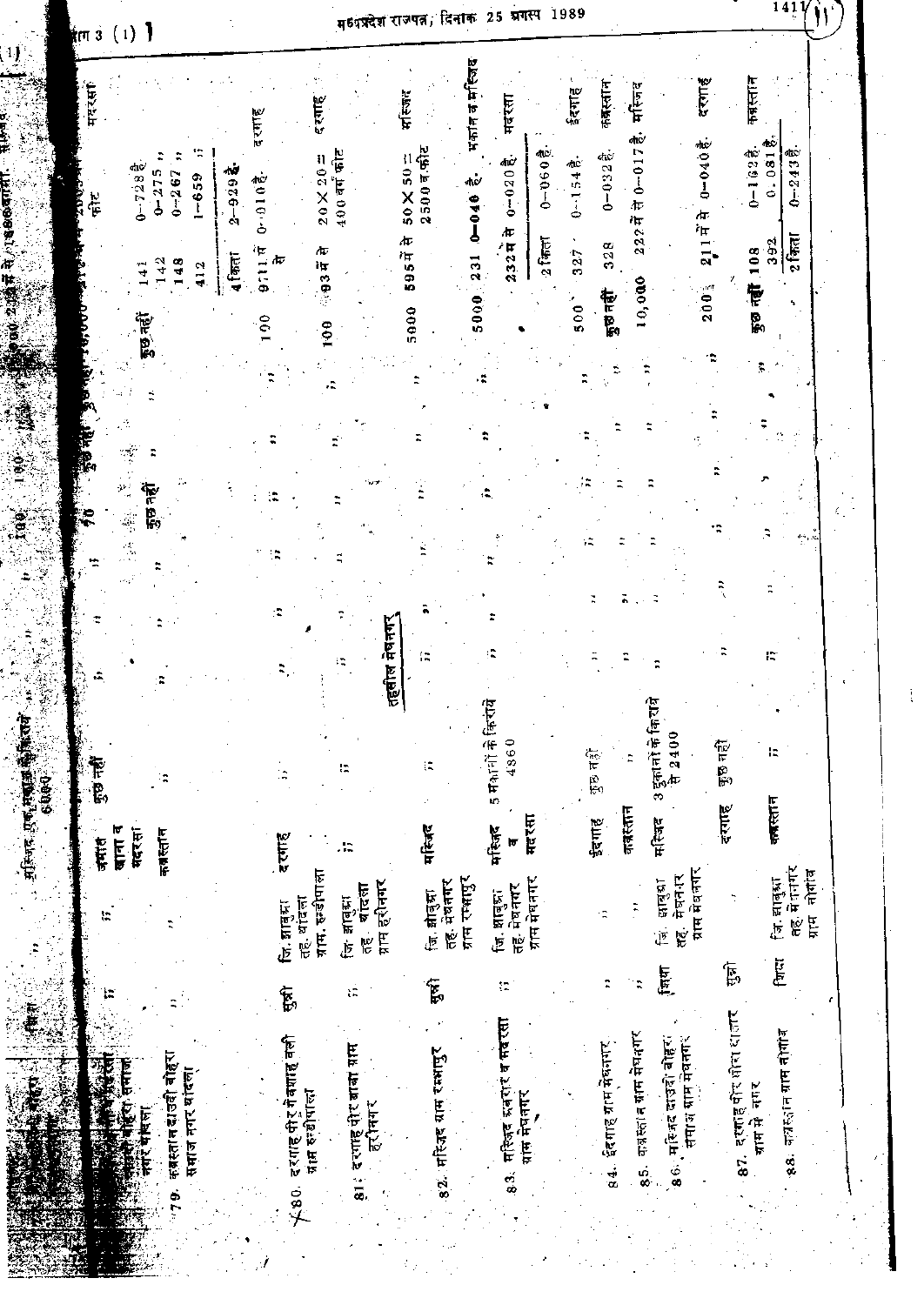| ะ<br>医眼<br>12<br>$1 - 48$<br>ਭੌਤ ਜਕ੍ਰੀ ਭਾਤ ਜਕ੍ਰੀ<br>(तहसील पेटलाव<br>Ξ,<br>ă<br>ž<br>Ξ<br>≈<br>Ξ.<br>e.<br>ă<br>Ĉ.<br><b>SEFERED SERFER</b><br>š<br>ë<br>ĩ,<br>٠<br>÷<br>ž<br>4<br>₹<br>ž<br>ă<br>÷<br>z<br>œ<br>÷<br>÷,<br>÷<br>٤<br>Φ<br>÷<br>Å<br>ż<br>Ξ<br>ċ<br>ž, | दरग7∺े केज़आह पीर<br>⊺ स्वाचेट-<br>÷,<br>ग्रा.करड़ावद<br>या. पेटलाच्च<br>तह. पेटलावद<br>जि. झानुआ<br>दरगाह ँ कृषिभूमि से 5000 26∹75 | दरगहिपरिवाद्या ग्राम<br>$\frac{3}{2}$<br>2)<br>जि. सहबुभ<br>तह. पेटलावद<br>दक्ताह !<br>ţ | 97. क्याँसान थाम करदावद<br>Ğ,<br>या करड़ावद<br>जि.स <sub>धी</sub> ना ।<br>तह फेटलावद<br>कब्स्नान | <b>WEAT AFT ATE</b><br>ž,<br>ग्न, करवड़<br>जि. झाबुझा<br>तह. पेटलावद<br>नाम स्त्रान | दे रगाह नोरकाबा खाउं,ा<br>「情報です<br>्जि. झाबुआ<br>तहः पटलाकद<br>दकाह<br><b>Color</b> | 94∙ कब्रस्तान ग्राम रायपुरिक्षा<br>जि. झाबुद्धा<br>ग्रा रायपुरिया<br>तह. पेटलावद<br>कबस्तान<br>ž | ⊁ 9 3.  कब्रस्तान प्राम भन्-त खेड़ो<br>Ý,<br>जि.स्राष्ट्रभा<br>गा. यनेतखड़ी<br>तह. पेटलांबद<br>平安大厅下行 | ∕52. मस्जिद श्रोमगंग खेड़ी<br>$\mathbf{S}_{\rm eff}$<br>या गंगाखडी<br>तह. पेटलावद<br>जि.सब्दुभा<br>मस्जिद<br>खेनहों। | 91. चक्रितियाम अर्रमो<br>पाम सारंगो<br>जि. झाबुज़ा<br>रोह. पटलावद<br>् माझस्तान<br>कुछ नहीं | ्डुड नहीं | लक्षस्तान प्रास रम्भा <u>पु</u> र<br>ग्राम रम्भापुर<br>an y<br>t,<br><u>जाम रम्भापुरा</u><br>राह. गंधननगर<br>۵Ì,<br>किक्स्तान<br>ब | दरगाह गेवन वलीशाह<br>倒<br>$\overset{\omega}{\cdot}$<br>जि. झाबुधा<br>۸<br>दरगाह<br>Ō,<br>$\frac{1}{\sqrt{3}}\sum_{i=1}^{n}\frac{1}{i}(\frac{1}{2})\frac{1}{i}(\frac{1}{2})$<br>Ō, |
|------------------------------------------------------------------------------------------------------------------------------------------------------------------------------------------------------------------------------------------------------------------------|-------------------------------------------------------------------------------------------------------------------------------------|------------------------------------------------------------------------------------------|--------------------------------------------------------------------------------------------------|-------------------------------------------------------------------------------------|-------------------------------------------------------------------------------------|--------------------------------------------------------------------------------------------------|-------------------------------------------------------------------------------------------------------|----------------------------------------------------------------------------------------------------------------------|---------------------------------------------------------------------------------------------|-----------|------------------------------------------------------------------------------------------------------------------------------------|-----------------------------------------------------------------------------------------------------------------------------------------------------------------------------------|
|                                                                                                                                                                                                                                                                        |                                                                                                                                     |                                                                                          |                                                                                                  |                                                                                     |                                                                                     |                                                                                                  |                                                                                                       |                                                                                                                      |                                                                                             |           |                                                                                                                                    | Ñ<br>Ă<br>$\frac{1}{2}$                                                                                                                                                           |
|                                                                                                                                                                                                                                                                        |                                                                                                                                     |                                                                                          |                                                                                                  |                                                                                     |                                                                                     |                                                                                                  |                                                                                                       |                                                                                                                      |                                                                                             |           |                                                                                                                                    | į                                                                                                                                                                                 |
| कुछ,नहीं<br>÷<br>200<br>0005<br>100:-<br>$\frac{1}{2}$<br>200<br>ž<br>÷<br>÷,<br>ă                                                                                                                                                                                     |                                                                                                                                     |                                                                                          |                                                                                                  | कुव्न नहीं                                                                          |                                                                                     |                                                                                                  |                                                                                                       |                                                                                                                      |                                                                                             |           |                                                                                                                                    |                                                                                                                                                                                   |

i<br>S

 $\mathbb{Q}$ 

 $-789$   $0-2$ 

**th**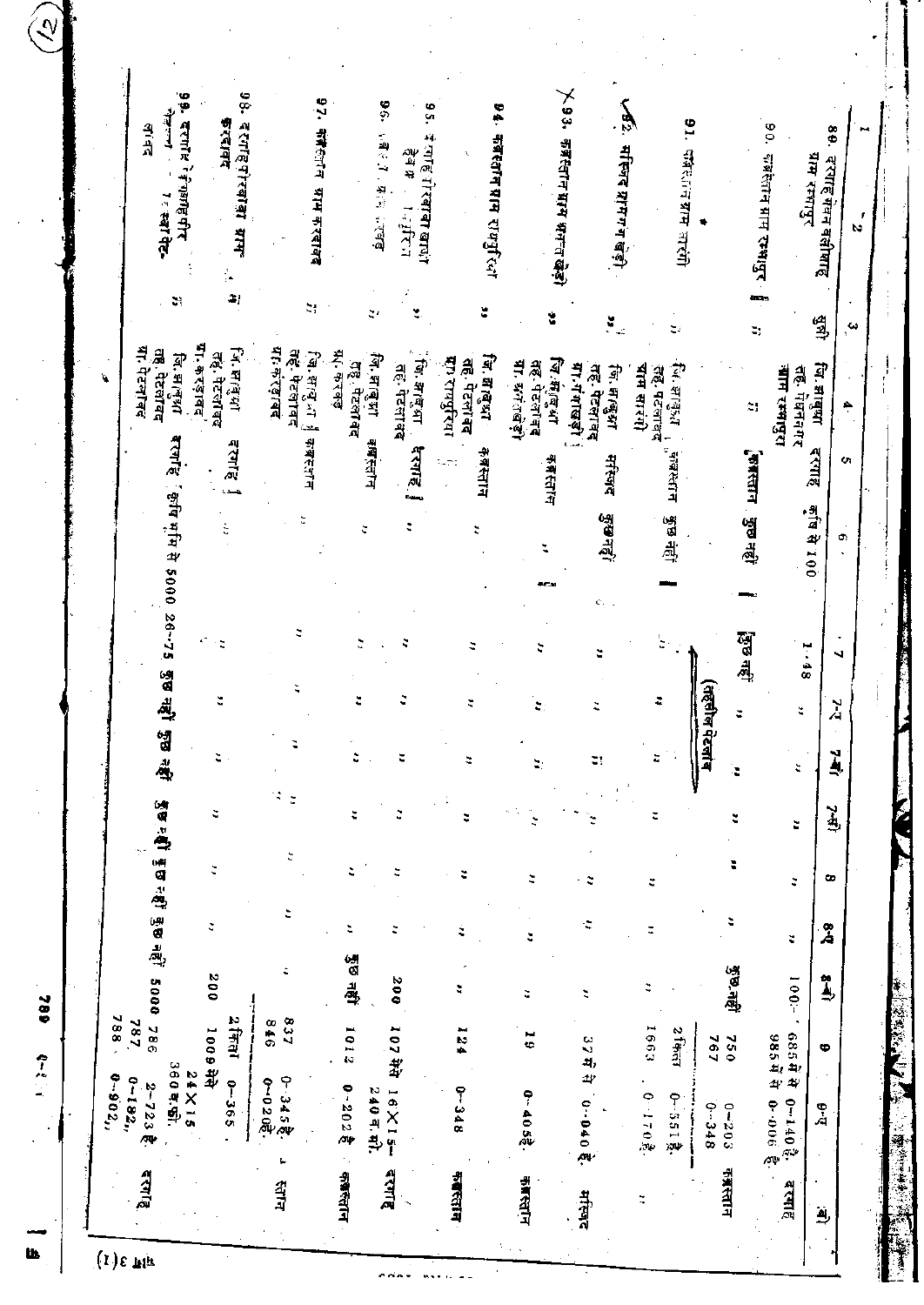| $\sqrt{1}$ |                                                                                               | माय 3 (1) ]      |                  |                   |                    |                             |                           |         |                                                                   |                                                                                    |                                                  | मध्यप्रदेश राज्यत्न, दिनांक 25 श्रगस्त 1989 |                                                            |                                                     | I3<br>$)$ 14 13 $^{\circ}$               |  |
|------------|-----------------------------------------------------------------------------------------------|------------------|------------------|-------------------|--------------------|-----------------------------|---------------------------|---------|-------------------------------------------------------------------|------------------------------------------------------------------------------------|--------------------------------------------------|---------------------------------------------|------------------------------------------------------------|-----------------------------------------------------|------------------------------------------|--|
|            |                                                                                               |                  |                  |                   |                    |                             |                           |         | र्मास्लद                                                          | मस्जिट<br>जामा                                                                     |                                                  | ईदगाह                                       | ईदगाह                                                      | दरगाह                                               | दरगाह                                    |  |
|            | ֧֧֧֦֧֦֧֦֧֦֧֦֧֦֧֦֧֦֧֦֧֦֧֦֧֦֧֦֧֧֡֟֟֓֟֓֕֓֕֓֕֓֕֓֓֕֓֓֓֟֓֟֓֕֓֟֓֟֓֟֓֟֓֟֓֟֓֟֓֟֓֟֓֟֓֟֓֟֓֟֓<br>׆<br>789 | $1 - 3.9$<br>803 | $0 - 884$<br>804 | $0 - 851,$<br>808 | $-518$<br>845<br>ł | dÙ<br>$9 - 567$<br>$8f$ कहा | $15\times90 =$<br>12933 R | 135007. | $110 \times 75 =$<br>8250年,<br>1293177                            | $19 \times 113 =$<br>$80\times 14 =$<br>51204.4.<br>21474.<br>心<br>1293片件<br>1293年 | $7267$ $\overline{q}$ , $\overline{q}$ ).<br>257 | $50\times50 =$<br>$2500$ व. फी.<br>115577   | 1293年前12×10=<br>120 व.फी.                                  | 1293节守20×20=<br>400 व.की.                           | $30 \times 20 =$<br>60095<br>1293年7      |  |
|            |                                                                                               |                  |                  |                   |                    |                             |                           |         | 2000                                                              | 0000                                                                               |                                                  | 5000                                        | 500                                                        | 500                                                 | 200                                      |  |
|            |                                                                                               |                  |                  |                   |                    |                             |                           |         | पुरु नहीं                                                         |                                                                                    |                                                  |                                             |                                                            |                                                     | Iż,                                      |  |
|            |                                                                                               |                  |                  |                   |                    |                             |                           |         | <b>Area</b>                                                       |                                                                                    |                                                  |                                             |                                                            |                                                     |                                          |  |
|            |                                                                                               |                  |                  |                   |                    |                             |                           |         | ida ali                                                           | <u>ទ</u>                                                                           |                                                  | <b>हिंग नहीं</b>                            | L.                                                         |                                                     | <b>LEC</b>                               |  |
|            |                                                                                               |                  |                  |                   |                    |                             |                           |         | पुरु नहीं                                                         |                                                                                    |                                                  |                                             |                                                            |                                                     |                                          |  |
|            |                                                                                               |                  |                  |                   |                    |                             |                           |         | কুচ নক্ট                                                          |                                                                                    |                                                  |                                             |                                                            |                                                     | I.                                       |  |
|            |                                                                                               |                  |                  |                   |                    |                             |                           |         | कुछ नहीं                                                          | ₹                                                                                  |                                                  |                                             |                                                            |                                                     |                                          |  |
|            |                                                                                               |                  |                  |                   |                    |                             |                           |         | कुछ नहीं                                                          | Æ<br>5 दुकाकों व एक<br>मक्तान केकिराये<br>5292                                     |                                                  | कुछ नहीं                                    |                                                            | ÷,                                                  | ÷.                                       |  |
|            |                                                                                               |                  |                  |                   |                    |                             |                           |         | मस्बिद                                                            | जाम्<br>ज<br>मरिजद                                                                 |                                                  | ईदगाह                                       | दरगा ह                                                     | दरगाह                                               | दरगाह                                    |  |
|            |                                                                                               |                  |                  |                   |                    |                             |                           |         | तह, पेटलावद<br>ग्रा. पेटलावंद<br>कि. साबुधा                       | तह. पेटलावद<br>ग्र′म पेटलावद<br>িনি লাৰ্মা                                         |                                                  | तह. पेटलावद<br>ग्ना, फेंटलावद<br>医尿性流       | त्हे. पेटलावद<br>ग्रा पेटलावद<br>ৰি স্নান্ধা               | तह, पेटलावद<br>साबुद्धा<br>गा. पेटलावद<br>ين<br>منا | तह, पेटलावद<br>ग्रा. पेटलावद<br>দি সন্মা |  |
|            |                                                                                               |                  |                  |                   |                    |                             |                           |         | सुन्ने                                                            | $\tilde{\mathbf{F}}$                                                               |                                                  | पुन्नो                                      | $\overline{\mathbf{F}}$                                    | $\widetilde{\mathbf{F}}_0$                          | t.                                       |  |
|            |                                                                                               |                  |                  |                   |                    |                             |                           |         | ्रा ९ ६ - महिन्न व व गपारियान, मोहल्ला<br>र ना पुरा कस्वापे टलावद | 101. जामा मस्जिद पुराना बस<br>स्टेख स्मीनगर                                        |                                                  | ई रा है पेटअ विद                            | 193. दरगाह सावर कावरीयावा<br>कसरिया कुड़ कस्बा पेटला-<br>ķ | 104. दरगाह पुलिस थाना कस्बा<br>पे रलावद             | दरगाह स्रोडीवासे बाबा<br>कस्बा पेटलावद   |  |
|            |                                                                                               |                  |                  |                   |                    |                             |                           |         |                                                                   |                                                                                    |                                                  |                                             |                                                            |                                                     | 105.                                     |  |
|            |                                                                                               |                  |                  |                   |                    |                             |                           |         |                                                                   |                                                                                    |                                                  |                                             |                                                            |                                                     |                                          |  |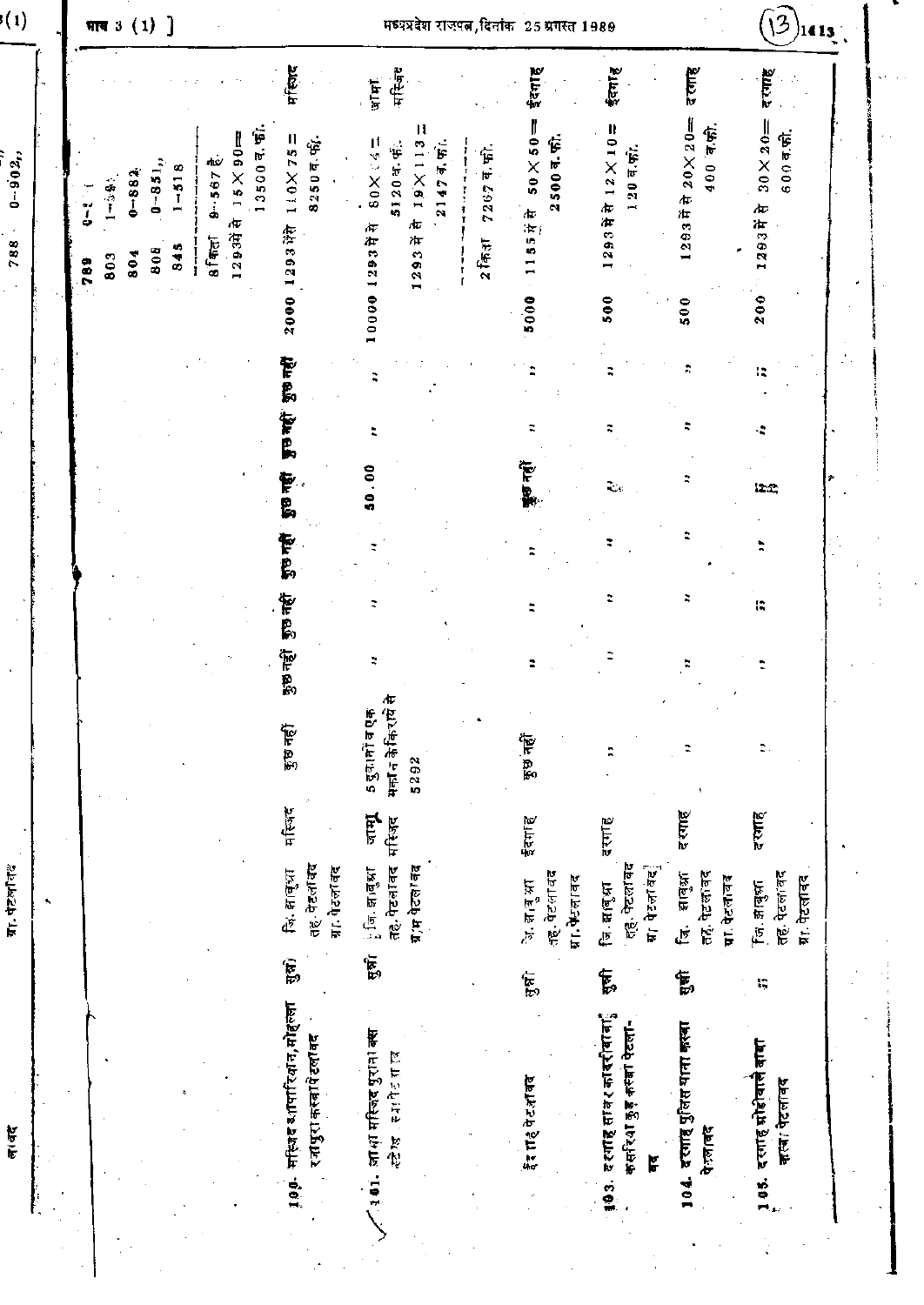|                             | $\mathbf{a}$ is $\mathbf{a}$ | 井村川                                            | 1073 4.6.       |                | Į,            |           | खनहीं 100.00 मुखनहीं कुछनहीं 5000 68 में 29X37== |         |            | 뼬        |                          |          | 藻             |              |                                                   |  |
|-----------------------------|------------------------------|------------------------------------------------|-----------------|----------------|---------------|-----------|--------------------------------------------------|---------|------------|----------|--------------------------|----------|---------------|--------------|---------------------------------------------------|--|
|                             |                              |                                                |                 |                |               |           |                                                  |         |            |          |                          |          |               |              |                                                   |  |
|                             |                              |                                                |                 |                |               |           |                                                  |         |            |          |                          |          |               |              |                                                   |  |
|                             |                              | 5.237                                          | $\theta$ find   |                |               |           |                                                  |         |            |          |                          |          |               |              |                                                   |  |
| $\mathcal{L}_{\mathcal{L}}$ |                              |                                                |                 |                |               |           |                                                  |         |            |          |                          |          |               |              |                                                   |  |
|                             |                              |                                                |                 |                |               |           |                                                  |         |            |          |                          |          |               |              |                                                   |  |
|                             |                              | $0 - 862$                                      | <b>1335</b>     |                |               |           |                                                  |         |            |          |                          |          |               |              |                                                   |  |
| ٦                           |                              | $0 - 587$                                      | .334            |                |               |           |                                                  |         |            |          |                          |          |               |              |                                                   |  |
|                             |                              | $1 - 412$                                      | 228             |                |               |           |                                                  |         |            |          |                          |          |               |              |                                                   |  |
|                             |                              | $0 - 488 - 0$                                  | 321             |                |               |           |                                                  | y.      |            |          |                          |          |               |              |                                                   |  |
|                             |                              | $0 - 113$                                      | $\frac{320}{3}$ |                |               |           |                                                  |         |            |          |                          |          |               |              |                                                   |  |
|                             |                              | $0 - 534$ ,                                    | $rac{1}{2}$     |                |               |           |                                                  |         |            |          |                          |          | ग्रा. पेटलावद |              | र माज                                             |  |
|                             |                              | $0 - 796$ ;                                    | 1314            |                |               |           |                                                  |         |            |          | 2,000 \$.                |          | तह, पेटलावद   |              | $\frac{1}{2}$<br>पेटलाबद.                         |  |
|                             |                              | ٥<br>445<br>оФ                                 | 131.3           | 2,000          |               |           | $-0.04$<br>。<br>。                                |         |            | 62.70    | कृषि भूमि से             | क्षस्त न | जि. झाबुद्रा  | बिद्या       | प्रदानदाउदी बेहिस                                 |  |
|                             |                              |                                                |                 |                |               |           |                                                  |         |            |          |                          |          |               |              |                                                   |  |
|                             |                              |                                                |                 |                |               |           |                                                  |         |            |          |                          |          |               |              |                                                   |  |
|                             |                              |                                                |                 |                |               |           |                                                  |         |            |          |                          |          |               |              |                                                   |  |
|                             |                              | 70504.91                                       |                 |                |               |           |                                                  |         |            |          |                          |          |               |              |                                                   |  |
|                             |                              |                                                |                 |                |               |           |                                                  |         |            |          | मुल 3,000 स <sub>्</sub> |          |               |              |                                                   |  |
| <b>INMERS</b>               |                              | $210 \, \text{g}$ , $\pi$ ).                   |                 |                |               |           |                                                  |         |            |          |                          |          |               |              |                                                   |  |
|                             | ्<br>बनान                    | $21 \times 10 =$                               |                 |                |               |           |                                                  |         |            |          | 600.5.                   |          |               |              |                                                   |  |
| $\frac{1}{\sqrt{2}}$        | मेंदान                       | 2760可命                                         |                 |                |               |           |                                                  |         |            |          | किराये<br>4y             |          |               |              |                                                   |  |
| ń.                          |                              | $120 \times 23 =$                              |                 |                |               |           |                                                  |         |            |          | 1 दुकान थे:              |          | या. पेंटलावद  |              |                                                   |  |
|                             |                              | 4080年第.                                        |                 |                |               |           |                                                  |         |            |          | बित्तये से 24,00         |          | तह. पेटलाव    |              | कस्बा पेटलावद.                                    |  |
|                             |                              | 1293 मेंने 120×34 <del>≔ म</del> स्जि <b>द</b> |                 | 5,000          | ะ             |           | 8<br>៓៓                                          |         |            |          | एक मकान के               | コカル      | जि. झाबुद्धा  | ΞÎ,          | $\frac{0}{7}$<br>महिन्द दाउदी बोह् <b>रा समाज</b> |  |
|                             |                              |                                                |                 |                |               |           |                                                  |         |            |          |                          |          |               |              |                                                   |  |
|                             |                              |                                                |                 |                |               |           |                                                  |         |            |          |                          |          |               |              |                                                   |  |
|                             |                              |                                                |                 |                |               |           |                                                  |         |            |          |                          |          |               |              |                                                   |  |
|                             |                              | 3686445                                        |                 |                |               |           |                                                  |         |            |          |                          |          |               |              |                                                   |  |
|                             |                              | 0.5396                                         | 一个人             |                |               |           |                                                  |         |            |          |                          |          |               |              |                                                   |  |
|                             |                              |                                                |                 |                |               |           |                                                  |         |            |          |                          |          |               |              |                                                   |  |
|                             |                              | 368644,50                                      |                 |                |               |           |                                                  |         |            |          |                          |          |               |              |                                                   |  |
|                             |                              | $192 \times 192$                               | 1293年           |                |               |           |                                                  |         |            |          |                          |          |               |              |                                                   |  |
|                             |                              | 0.5398.                                        | $2$ First       |                |               |           |                                                  |         |            |          |                          |          | ग्रा. पेटलावद |              |                                                   |  |
|                             |                              | i.                                             | 1353            |                |               |           |                                                  |         |            |          |                          |          | तह. पेटलावद   |              |                                                   |  |
|                             |                              | 0.23 % क्षरस्तान<br>0.30哦.                     | 118             | कुछ छी कुछ नही |               | हुंछ नहीं | कुन खेत                                          | कु नहीं | कुष्ठ नहीं | कुछ नहीं | डेन वह                   | 引きだいこ    | जि. झाबुधा    | يدي.<br>پيدا | 103.<br>क्र इल्लान का बोट लोबाद                   |  |
| <b>FIFT</b>                 |                              | $\mathbf{a}$                                   | $\pmb{\Phi}$    | ्ष्ट्री<br>जु  | $\frac{1}{4}$ | œ         | ماسوب                                            | 山县      | ٦ļ         | ्रं      | œ                        | Ų.       |               | ω            | $\sim$                                            |  |
|                             | $\frac{6}{4}$                |                                                |                 |                |               |           |                                                  |         |            |          |                          |          |               |              |                                                   |  |
|                             |                              |                                                |                 |                |               |           | ĝ.                                               |         |            |          |                          |          |               |              |                                                   |  |

 $\ddot{\phantom{0}}$ 

i.